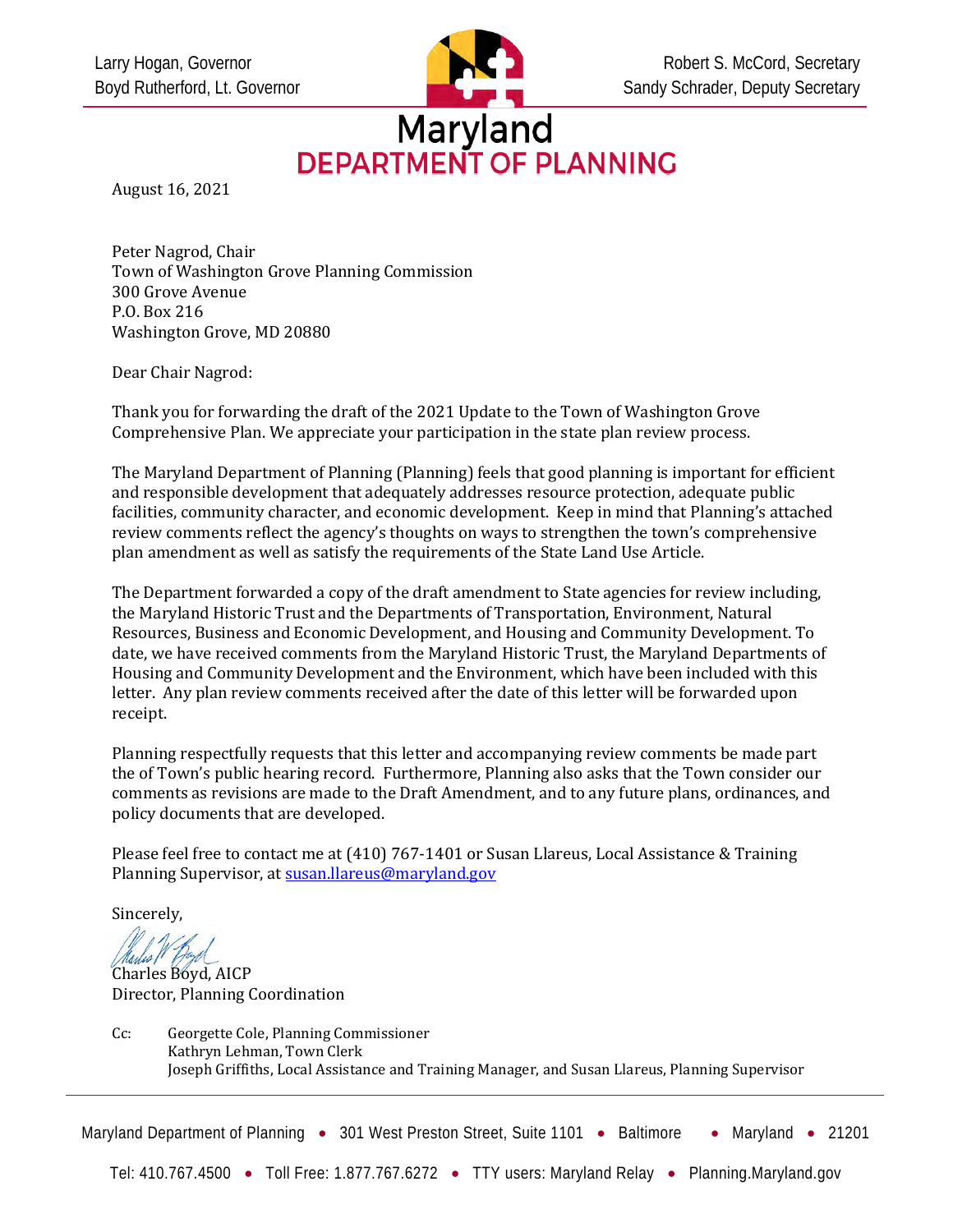

# Maryland **DEPARTMENT OF PLANNING**

# **Maryland Department of Planning Review Comments**

# **August 16, 2021**

# **Washington Grove**

# **Comprehensive Plan Amendment**

The Maryland Department of Planning (Planning) has reviewed the Comprehensive Plan Draft Amendment (*Draft Amendment*) for the Town of Washington Grove and offers the following comments for your consideration. These comments are offered as suggestions to improve the *Draft Amendment* and better address the statutory requirements of the Land Use Article.

#### **Summary of Proposed Draft Amendment**

The *Draft Amendment* proposes a complete comprehensive update to the previously approved 2009 Master Plan. The 2009 Master Plan became effective on February 25, 2009*.*

### **Minimum State Law Requirements for Municipalities**

Maryland's Land Use Article sets forth the required components of a local comprehensive plan but does not mandate a specific format. As such, local governments have addressed these required elements in a manner that fits the needs of their community and the resources available to respond to the issues explored during the planning process. The following checklist summarizes an assessment as to whether each required local plan element is addressed in the town's draft amendment.

| <b>Checklist of Maryland Code (Land Use Article) requirements</b><br>for local comprehensive plans in Maryland |                                     |                                                                   |                                              |  |
|----------------------------------------------------------------------------------------------------------------|-------------------------------------|-------------------------------------------------------------------|----------------------------------------------|--|
| <b>State Comprehensive Plan</b><br><b>Requirements</b>                                                         | <b>MD Code</b><br>Reference         | Additional MD<br><b>Code Reference</b>                            | <b>Draft</b><br>Amendment<br>page references |  |
| $(1)$ A comprehensive plan for a non-charter<br>county or municipality MUST include:                           | L.U. $\S 3 - 102(a)$                |                                                                   |                                              |  |
| (a) a community facilities element                                                                             | <u>L.U. § 3-</u><br>102(a)(1)(i)    | <u>L.U. § 3-108 --</u><br><b>Community facilities</b><br>element. | Exhibit B and<br>Chapter 4                   |  |
| (b) an area of critical state concern element                                                                  | $L.U.$ § 3-<br><u>102(a)(1)(ii)</u> | L.U. § 3-109 -- Areas of<br>critical State concern<br>element     | Not included                                 |  |
| (c) a goals and objectives element                                                                             | $L.U. § 3-$<br>102(a)(1)(iii)       | L.U. § 3-110 -- Goals<br>and objectives<br>element                | Page 7                                       |  |
| $(d)$ a housing element                                                                                        | L.U. § 3-<br>102(a)(1)(iv)          | L.U. $$3-114-$<br><b>Housing element</b><br>SB-687(2021)          | Chapter 12                                   |  |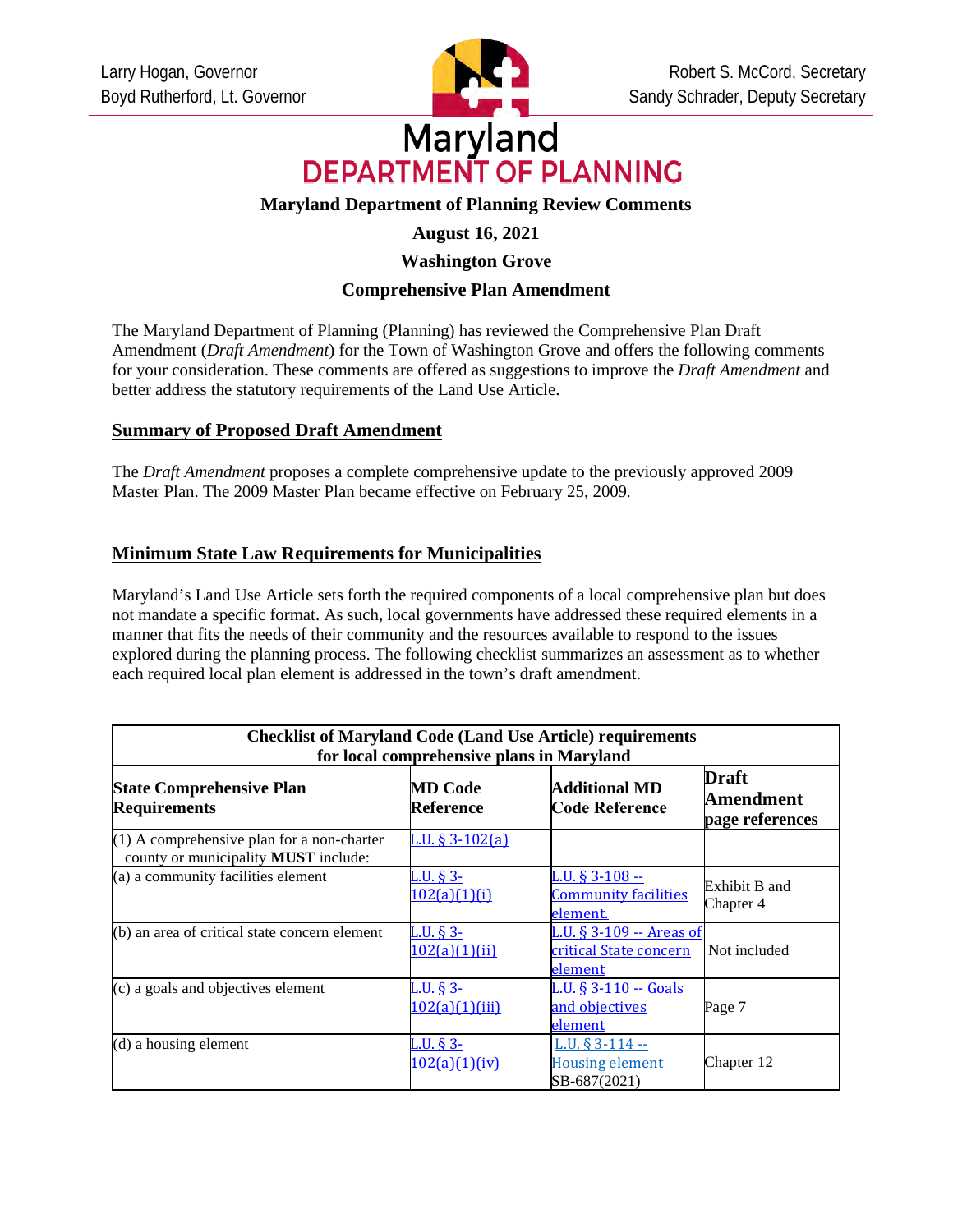| <b>Checklist of Maryland Code (Land Use Article) requirements</b><br>for local comprehensive plans in Maryland                                                                                                                                                                                                                                                                                                     |                                    |                                                              |                                                     |  |
|--------------------------------------------------------------------------------------------------------------------------------------------------------------------------------------------------------------------------------------------------------------------------------------------------------------------------------------------------------------------------------------------------------------------|------------------------------------|--------------------------------------------------------------|-----------------------------------------------------|--|
| <b>State Comprehensive Plan</b><br><b>Requirements</b>                                                                                                                                                                                                                                                                                                                                                             | <b>MD Code</b><br><b>Reference</b> | <b>Additional MD</b><br><b>Code Reference</b>                | <b>Draft</b><br><b>Amendment</b><br>page references |  |
| (d) a land use element                                                                                                                                                                                                                                                                                                                                                                                             | $L.U.$ § 3-<br>102(a)(1)(v)        | L.U. § 3-111 -- Land<br>use element                          | Chapter 1                                           |  |
| (e) a development regulations element                                                                                                                                                                                                                                                                                                                                                                              | L.U. § 3-<br>102(a)(1)(vi)         | L.U. § 3-103 --<br><b>Development</b><br>regulations element | Throughout the plan                                 |  |
| (f) a sensitive areas element                                                                                                                                                                                                                                                                                                                                                                                      | L.U. § 3-<br>102(a)(1)(vii)        | $L.U.$ § 3-104 $-$<br>Sensitive areas<br>element             | Chapter 6                                           |  |
| (g) a transportation element                                                                                                                                                                                                                                                                                                                                                                                       | L.U. § 3-<br>102(a)(1)(viii)       | L.U. § $3 - 105 -$<br><b>Transportation</b><br>element       | Chapter 3                                           |  |
| (h) a water resources element                                                                                                                                                                                                                                                                                                                                                                                      | L.U. § 3-<br>102(a)(1)(ix)         | L.U. § 3-106 -- Water<br>resources element                   | Chapter 7                                           |  |
| (i) a mineral resources element, IF current<br>geological information is available                                                                                                                                                                                                                                                                                                                                 | $L.U. § 3-102(a)(2)$               | L.U. § 3-107 -- Mineral<br>resources element                 | Not included                                        |  |
| (i) for municipalities only, a municipal growth $\boxed{L.U. \S 3-102(a)(3)}$<br>element                                                                                                                                                                                                                                                                                                                           |                                    | L.U. § $3 - 112 - 1$<br><b>Municipal growth</b><br>element   | Chapter 2                                           |  |
| (k) for counties only if located on tidal waters,<br>a fisheries element                                                                                                                                                                                                                                                                                                                                           | $L.U. § 3-102(a)(4)$               | L.U. § $3 - 113 -$<br>Fisheries element                      | N/A                                                 |  |
| Optional:<br>(2) A comprehensive plan for a non-charter<br>county or municipality MAY include: (a) a<br>community renewal element; (b) a<br>conservation element; (c) a flood control<br>element; (d) a natural resources element; (e)<br>a pollution control element; (f) information<br>concerning the general location and extent of<br>public utilities; and (f) a priority preservation<br>area (PPA) element | $L.U. § 3-102(b)$                  | $L.U. § 3-102(b)(2)(i)$                                      |                                                     |  |
| (3) Visions -- A local jurisdiction SHALL<br>through the comprehensive plan implement<br>the 12 planning visions established in L.U. §<br>$1 - 201$                                                                                                                                                                                                                                                                | $L.U. § 3-201(c)$                  | L.U. § 1-201 -- The 12<br><b>Planning Visions</b>            | See discussion below                                |  |
| Optional:<br>(4) Growth Tiers -- If the local jurisdiction has<br>adopted growth tiers in accordance with L.U. § L.U. § 1-509<br>1-502, the growth tiers must be incorporated<br>into the jurisdiction's comprehensive plan                                                                                                                                                                                        |                                    |                                                              |                                                     |  |

As shown in the above checklist, not all required elements are included in the *Draft Amendment*. See the discussion below relating to the required elements of a comprehensive plan under the subheading Conformance to Section 3-201(a) of the Land Use Article.

In addition to the requirements of  $\S 3-201(a)$  and (b) of this article, a planning commission must also implement the Maryland State Visions through the comprehensive plan, as discussed in the subheading Maryland State Visions Section 3-201(c) of the LUA immediately below.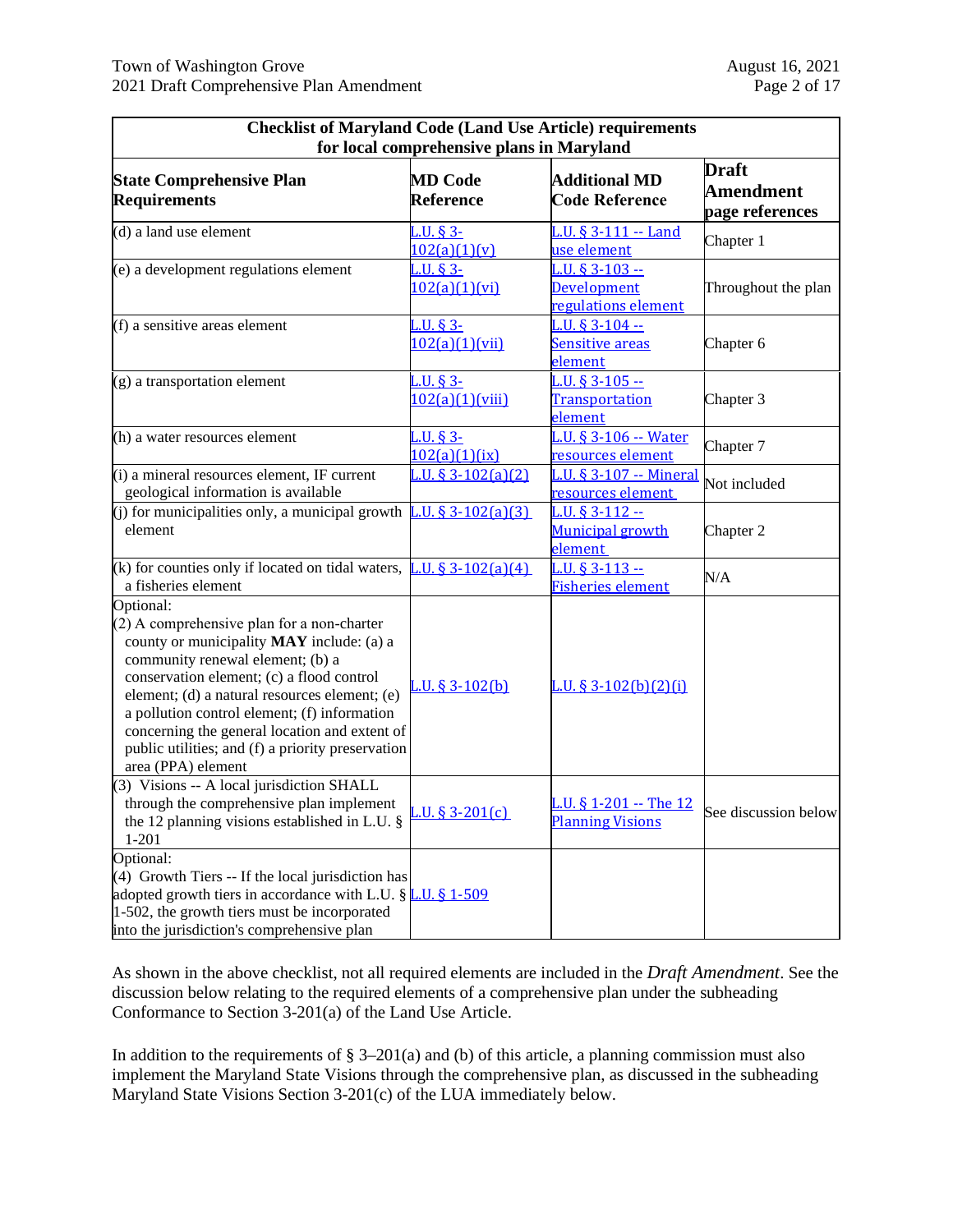#### **Maryland State Visions**

The Maryland State Visions can be found in Section 1-201 of the Land Use Article which state:

§1–201. In addition to the requirements of § 3–201(a) and (b) of this article, a planning commission shall implement the following visions through the comprehensive plan described in Title 3 of this article:

- 1. quality of life and sustainability: a high quality of life is achieved through universal stewardship of the land, water, and air resulting in sustainable communities and protection of the environment;
- 2. public participation: citizens are active partners in the planning and implementation of community initiatives and are sensitive to their responsibilities in achieving community goals;
- 3. growth areas: growth is concentrated in existing population and business centers, growth areas adjacent to these centers, or strategically selected new centers;
- 4. community design: compact, mixed–use, walkable design consistent with existing community character and located near available or planned transit options is encouraged to ensure efficient use of land and transportation resources and preservation and enhancement of natural systems, open spaces, recreational areas, and historical, cultural, and archaeological resources;
- 5. infrastructure: growth areas have the water resources and infrastructure to accommodate population and business expansion in an orderly, efficient, and environmentally sustainable manner;
- 6. transportation: a well–maintained, multimodal transportation system facilitates the safe, convenient, affordable, and efficient movement of people, goods, and services within and between population and business centers;
- 7. housing: a range of housing densities, types, and sizes provides residential options for citizens of all ages and incomes;
- 8. economic development: economic development and natural resource–based businesses that promote employment opportunities for all income levels within the capacity of the State's natural resources, public services, and public facilities are encouraged;
- 9. environmental protection: land and water resources, including the Chesapeake and coastal bays, are carefully managed to restore and maintain healthy air and water, natural systems, and living resources;
- 10. resource conservation: waterways, forests, agricultural areas, open space, natural systems, and scenic areas are conserved;
- 11. stewardship: government, business entities, and residents are responsible for the creation of sustainable communities by collaborating to balance efficient growth with resource protection; and
- 12. implementation: strategies, policies, programs, and funding for growth and development, resource conservation, infrastructure, and transportation are integrated across the local, regional, State, and interstate levels to achieve these visions.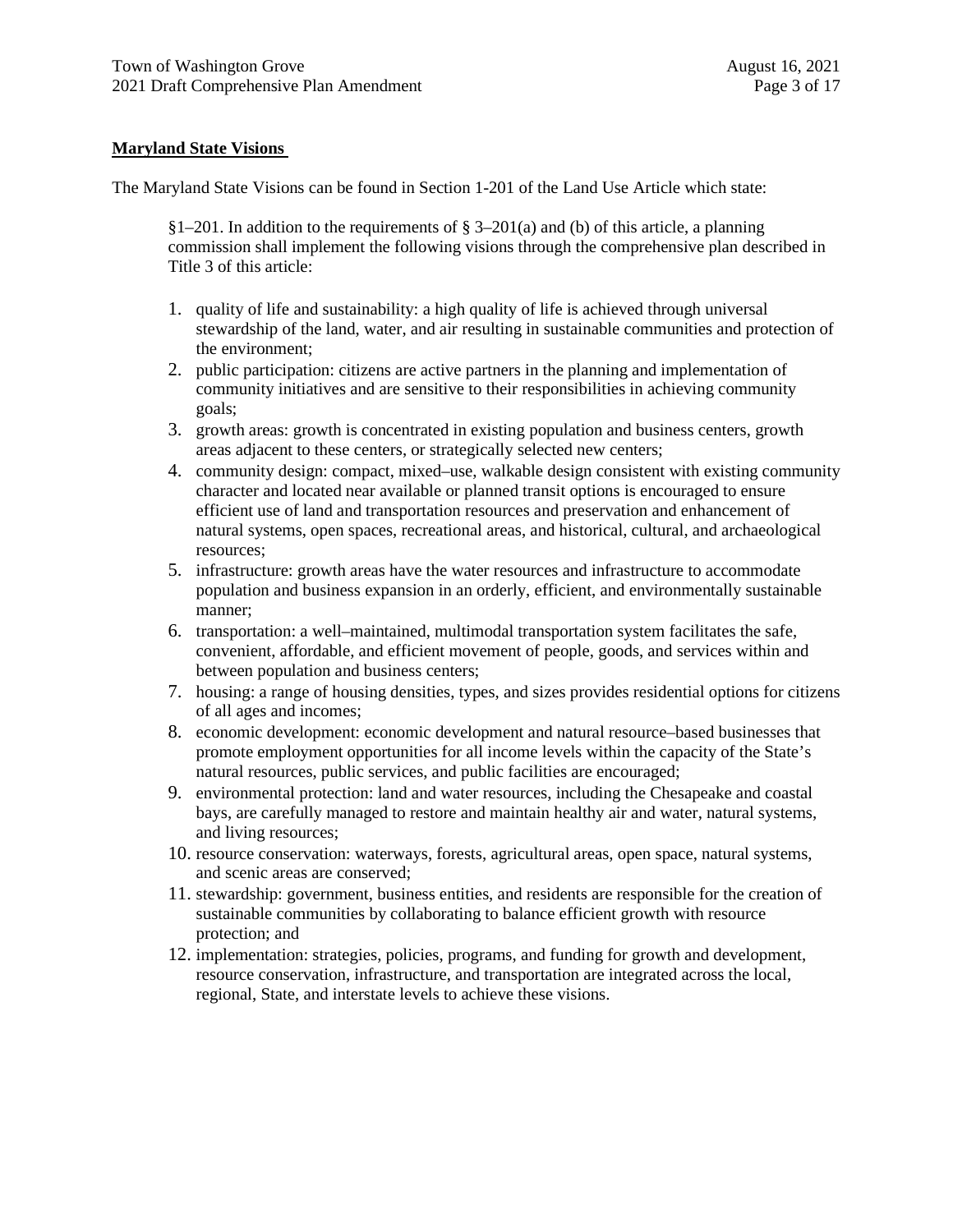Section 3-201 of the Land use Article states:

(c) Implementation of visions. -- In addition to the requirements for the plan under Subtitle 1 of this title, a planning commission shall implement through the plan the visions set forth in § 1- 201 of this article.

The visions are also found in the Maryland Economic Growth, Resource Protection, and Planning Policy, part of the State Finance and Procurement Article, Subtitle 5-7A. Maryland law requires all local comprehensive plans be consistent with the 12 Visions.

Planning believes these visions can be integrated into the *Draft Amendment* while respecting the visions set forth for the jurisdiction. On pages 8-9 of the *Draft Amendment*, the visions are referred to, but an analysis of each vision indicating how the *Draft Amendment* is consistent with the vision would be helpful. Alternatively, statements integrating the 12 Visions could be highlighted in the *Draft Amendment* in the areas that discuss the corresponding subject matter.

There are three specific visions that warrant discussion for the Washington Grove community. The first is the vision relating to Community Design. Again, the vision states "Compact, mixed–use, walkable design consistent with existing community character and located near available or planned transit options is encouraged to ensure efficient use of land and transportation resources and preservation and enhancement of natural systems, open spaces, recreational areas, and historical, cultural, and archeological resources." Planning suggests the concept of compact design could be expressed through higher density to be utilized for residential infill in the community because of its proximity to a rail transit stop. The commercially zoned property located at the intersection of Washington Grove Lane and Railroad Street could support a residential component with higher density to promote greater ridership on the publicly funded transit facility. It is important that the community recognize the rail transit as a unique and valuable part of the public infrastructure of the larger community. Planning suggests the *Draft Amendment* seek a balance between the preservation of the most historically significant elements of the community while also recognizing the value of an inclusive, compact, and walkable community, to promote the efficient use of land adjacent to the existing Washington Grove MARC Station and strive to increase ridership.

The second vision warranting discussion is related to housing. Again, the housing vision states, "A range of housing densities, types, and sizes provides residential options for citizens of all ages and incomes." According to the 2015-2019 American Community Survey 5-year estimate, the community's range of the housing types indicates that all the homes within Washington Grove are single-family detached, except for four attached units. This ratio of housing types is not reflective of the state vision of providing a range of housing types. More variety in housing stock would ensure greater consistency with the state's vision for housing in the community (see the housing element discussion below for more information and resources about consistency with the state's visions and HB-1045 [2019]) and help address the challenge of affordable housing, which is a statewide concern.

The third state vision that warrants discussion is the vision relating to implementation of the plan, which states: "Strategies, policies, programs, and funding for growth and development, resource conservation, infrastructure, and transportation are integrated across the local, regional, state, and interstate levels to achieve these visions." Comprehensive plans should include a clear and concise implementation section. Including a comprehensive implementation section may help the town focus and prioritize recommendations into short-, medium-, and long-term planning policies, strategies, goals and objectives, as well as provide a greater understanding of the costs and funding sources for implementation.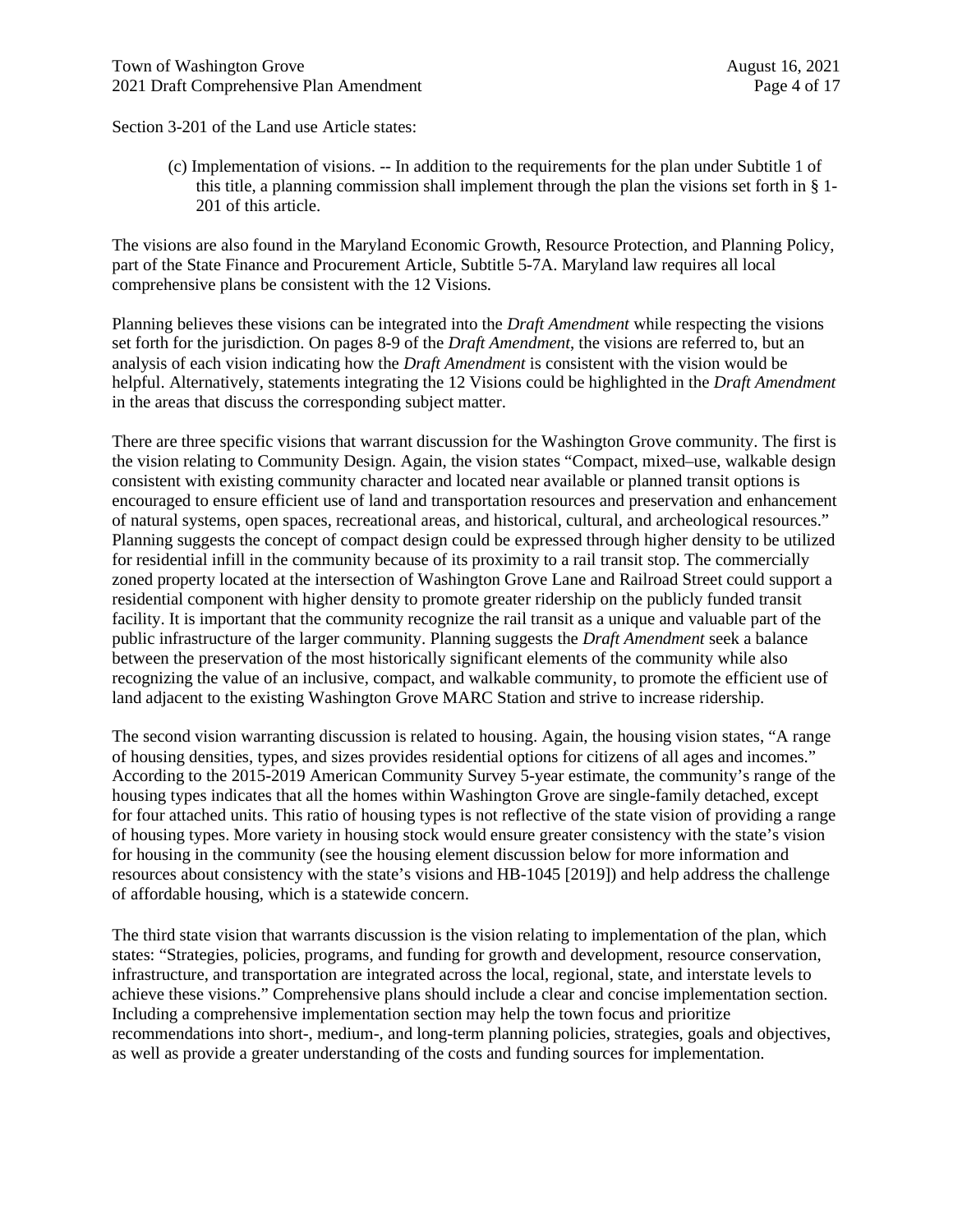#### **General Comments:**

Planning notes the transmittal of the *Draft Amendment* to Montgomery County, the adjacent municipal jurisdiction of Gaithersburg, and the nearby municipality of Rockville and encourages communication and coordination with each jurisdiction. Chapter 10 of the Draft Amendment describes the surrounding jurisdictions' impacts on planning in the town. Planning offers to facilitate coordination with the jurisdictions.

The town may want to consider the status, goals, and strategies of *Montgomery County Thrive 2050*. It could be informative and helpful to consider the concepts being promoted at the county level in which the municipality resides, particularly those relating to housing. The general plan for the county has been reviewed by the Montgomery County Planning Board and is currently being reviewed by the County Council, including the Planning, Housing, and Economic Development Committee. The meetings are open to the public virtually (as of the writing of this letter). Here is a link to the website: https://montgomeryplanning.org/planning/master-plan-list/general-plans/thrive-montgomery-2050/

#### **Comprehensive Plan Amendment Comments**

#### **Conformance to Section 3-201(a) of the Land Use Article**

The following is an analysis of the submitted *Draft Amendment* regarding the required elements, as stated in the Land Use Article for a local jurisdiction in accordance with Section 3-201(a):

#### **The planning commission for a local jurisdiction shall include in the comprehensive plan the following elements:**

#### **(i) a community facilities element;**

Because the town has a low population, Montgomery County provides most public facilities utilized by the residents, including transit, public schools, and emergency and police services. All public water and sewer services are provided through the Washington Suburban Sanitary Commission and some individual well and septic are maintained by the property owners. The *Draft Amendment* includes Exhibit B as a graphic image of the community facilities and a discussion of several public facilities in Chapter 4 of the document. The town recognizes the building, systems, and commonly held lands as part of the community facilities. The *Draft Amendment* identifies four "overarching considerations" to guide the town regarding their community facilities (page 41). Below is each stated goal followed by Planning's comments:

- "1. The use and maintenance of Town facilities should include an annual review by a standing committee to ensure the safety, viability, and usability of these spaces.
- 2. Energy consumption and conservation is of growing concern. Use of Town facilities should be governed by an informed evaluation of current or planned energy consumption and effective conservation methods appropriate for the circumstances.
- 3. Reflect the Grove's historic character in any changes to Town facilities. Implementation of the recommendations of this document should always take into consideration the historic integrity of each facility as an important part of such actions.
- 4. New facilities or modifications thereto should reflect the scale and materials of, or be compatible with, the neighborhood and surrounding structures."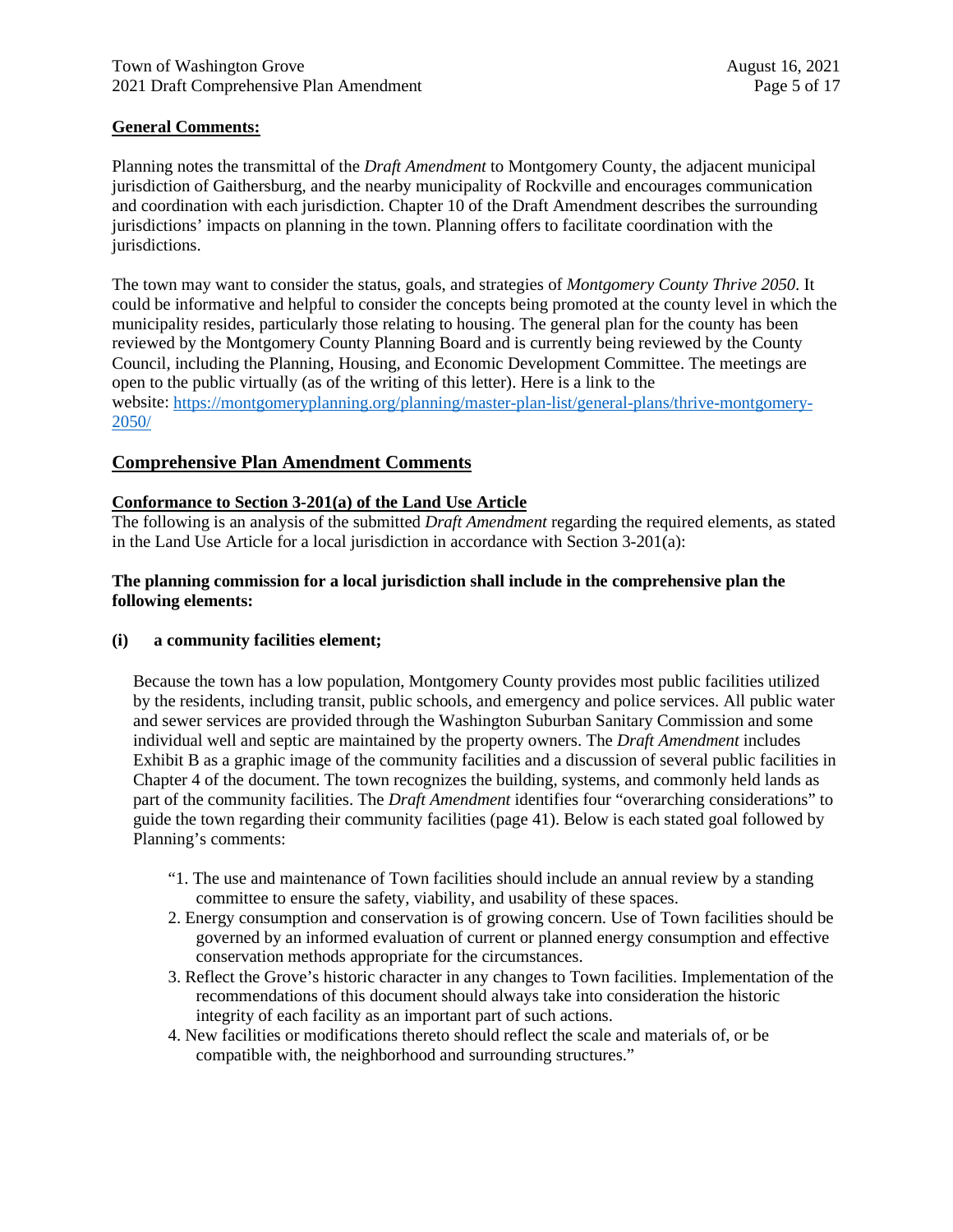The above stated goals are the same as those listed in the approved 2009 Comprehensive plan, except for the addition of the fourth goal. Planning finds the above reiterated goals to continue to the be applicable, particularly the proposal to have an annual review of the town facilities to ensure the safety and inclusion of the parks. Recreational facilities and equipment should be inspected on an annual basis and Planning agrees that the town should continue its annual inspection of the recreational facilities (page 50) by a certified playground safety inspector (CPSI). The following link is to the CPSI national registry: https://apps.nrpa.org/CPSI\_Registry/

Planning applauds the community awareness of the current and planned energy consumption, as well as recognizing the importance of public structures integrating into the historic context of the community. By managing the general scale and proportion of structures, as well as the exterior materials and lighting to be reflective of a historic community, particularly in the historic core of the community, the town will preserve and protect the existing historic properties.

#### **(ii) an area of critical State concern element;**

Comment: Planning encourages the city to consider referencing the current "Areas of Critical State Concern" list as discussed within *A Better Maryland,* the State Development Plan. Here is a link to the website:

#### https://abetter.maryland.gov/plan/pages/areas-of-critical-state-concern.aspx.

Through *A Better Maryland*, state agencies deemed these as important areas for collaboration between Maryland and its jurisdictions. The Town of Washington Grove is exceptionally unique in terms of its historic preservation and architectural character in the State of Maryland, and Planning encourages the town to work closely with the Maryland Historic Trust to conserve and protect the historic buildings and the environmental setting of the community.

#### **(iii) a goals and objectives element;**

Section 3-110 of the Land Use Article states that the goals and objectives shall serve as a guide for the development and economic and social well-being of the community. The major theme throughout the *Draft Amendment* is to preserve the historic integrity and characteristics of the town. The following goals and objectives are found on page 7 of the Introduction of the *Draft Amendment*:

"Recognizing that most of the Town's privately-owned parcels are already developed, the goals and objectives of this plan are:

- Preserve the integrity of the Town by providing guidance for protection of the land use pattern as reflected by the historic character of the community (as defined in the National Register Designation) and as influenced by the evolving culture of the community.
- Preserve historic resources through thoughtful adaptation of housing stock and conservation of the natural landscape.
- Protect and improve the economic and intrinsic value of both the privately-owned property and the property and resources held in common.
- Expand awareness of Washington Grove in adjacent jurisdictions and provide opportunities for discourse and exchange.
- Support planning requirements throughout the State."

These goals reflect those of the approved 2009 Comprehensive Plan except for adding references to the National Register Designation. Planning suggests that the town consider adding more goals that are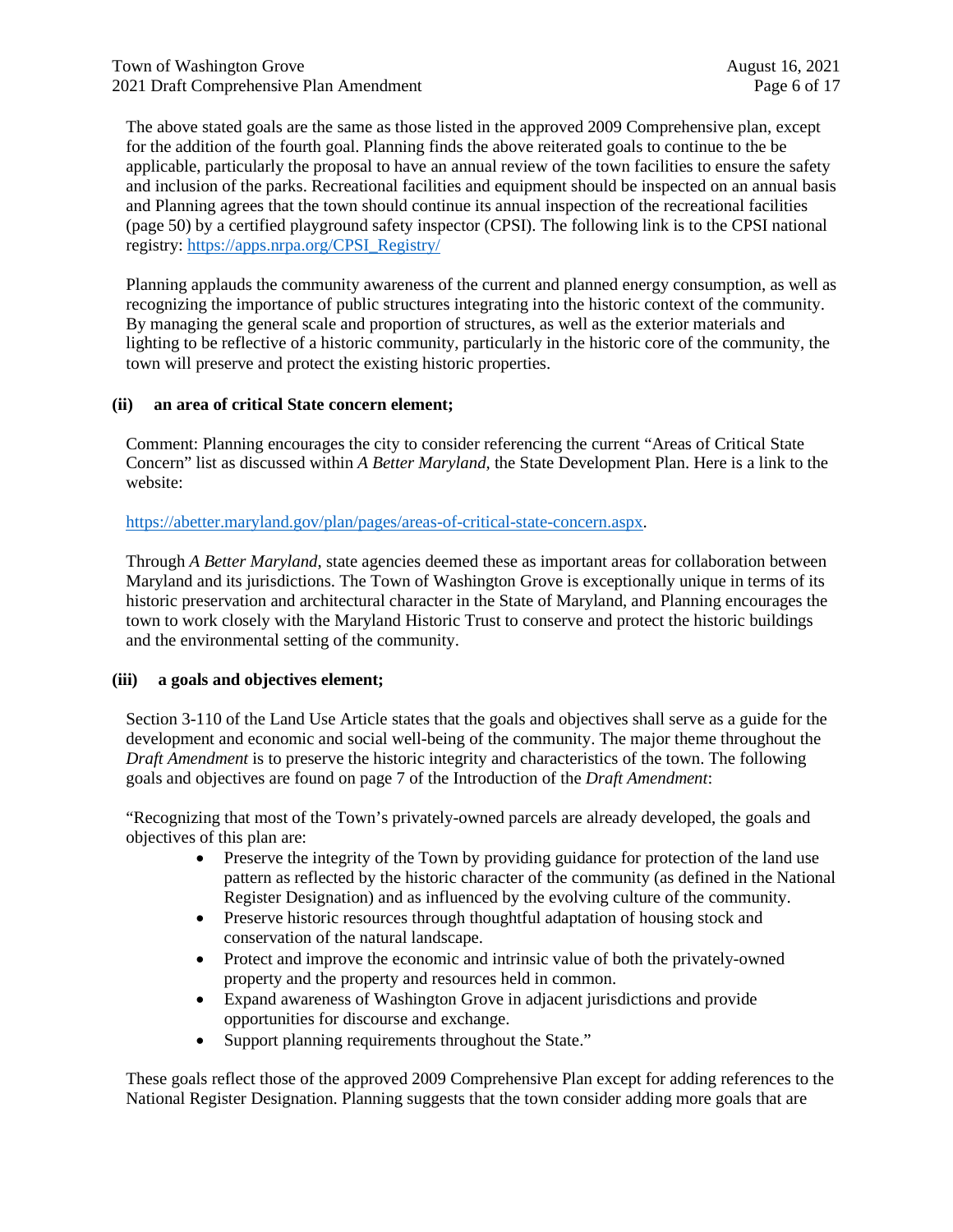relevant to today's issues facing the town and reflective of the state visions of the community. Planning recognizes other goals and objectives are found throughout the document. It would be helpful if each chapter provided a short list of the goals and objectives to help focus the reader at the onset of the topic discussion.

#### **(iv) a housing element;**

The passage of HB-1045 in 2019 has resulted in the requirement of a housing element in all comprehensive plans adopted after June 1, 2020. The new law requires a comprehensive plan to define and address the need for low-income and workforce housing, using the definitions contained in §3– 114 of the Land Use Article and §4–1801 of the Housing and Community Development Article. See Planning's Housing Element Models & Guidelines to address the recent legislation which is contained within the Maryland Department of Planning website as a helpful tool for local jurisdictions.

Chapter 12 of the *Draft Amendment* includes a thorough discussion of the housing element. The housing goals are listed on page 111:

- "Expand the diversity of the Town's residents;
- "Sustain the Town's historic elements and retention of the historic structures that assure its position on the National Register of Historic Places;
- "Acknowledge the past institutional racism embodied in the use of restrictive covenants;
- "Reduce the number of long-term vacant homes;
- "Support licensure of room and home rentals;
- "Encourage infill subdivisions with conditions to assure compatibility;
- "Reform parking requirements with linkages to rentals and subdivisions; and
- "Introduce a residential component in the commercial zone."

Planning commends the town for the following discussion found on page 113:

"With acknowledgement of past institutional racism, including use of restrictive covenants, the Town of Washington Grove is poised to take a new look at planning outlooks and actions to achieve a wider diversity of residents while also supporting expansion of housing opportunities. The Town has a commitment to promoting fair housing policies, recognizing and supporting the objectives of federal and state law prohibiting housing discrimination. This historic community is experiencing another transition, moving away from a somewhat isolated and insulated singlefamily community, to a community with a commitment to encourage and welcome new residents and neighbors, broadening the opportunities for sharing the historic and cultural resources, and the natural environment of Washington Grove, as well as inviting and supporting individuals to share their ethnic, cultural, religious, and family traditions and practices."

Section 12.3- "Expanding the Diversity of Residents" identifies the demographic composition of the community as 82.9 % white, 10.6% Black, 5.5% Hispanic or Latino residents and 3.9 % Asian. The comparison to the county is also provided. The methods of working toward a more inclusive community include improving communications and inviting engagement. Additional consideration could be given to providing more housing opportunities through affordability to encourage a more diverse population.

Section 12.4 "Historic Homes and Support for Rentals" speaks to the concept of reducing long-term vacant properties, although, with the recent up-tick in the real estate market, it is likely that the market may be having a positive effect on the purchasing and rehabilitation of previously vacant properties.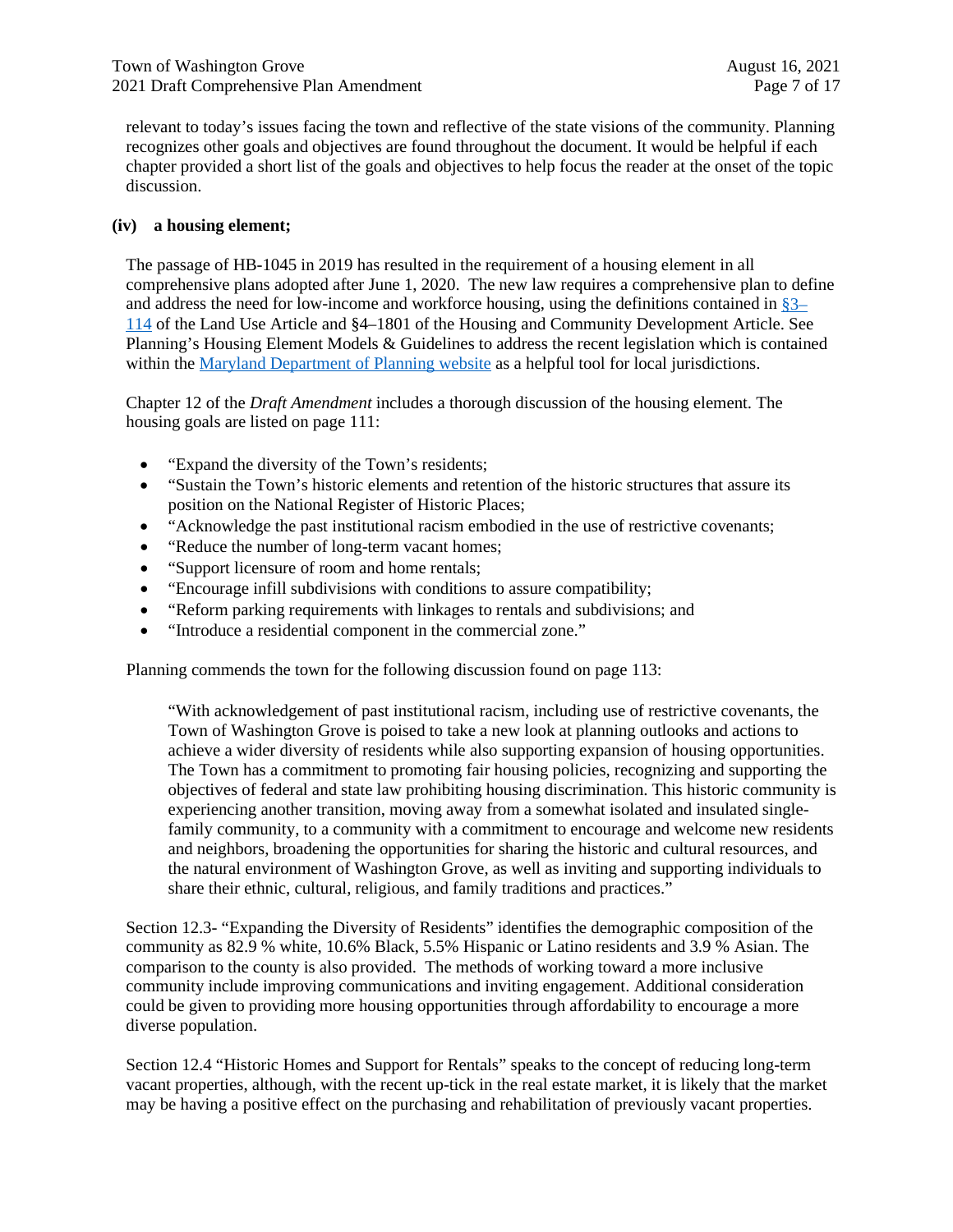The *Draft Amendment* also includes a discussion of the support for expansion of room and home rentals to enable property owners to stay longer in their own homes. Another concept discussed is to explore the use of accessory dwellings units (ADU) within the town.

Planning encourages the most broadly defined definition of ADU, including those that are integrated into the main structure, to reduce impervious surfaces and to avoid new foundations. This approach is suggested to preserve the existing urban forest within the town, allowing for the least amount of physical impacts to the existing root zones of mature trees. Total lot coverage limitations (including building coverage) are the mechanism used in a zoning ordinance to prevent extensive impervious surfaces on a lot-by-lot basis. Separate ADU structures may have an unintended impact of creating more impervious areas and should be accounted for in stormwater management facilities if needed. For more examples of common practices specifically relating to ADUs (and other affordable housing) see Planning's Housing Element Models & Guidelines Common Practice and Examples. Further, Planning suggests that the jurisdiction look to Montgomery County regarding licensing and legislation relating to ADUs. The most recent legislation can be found in the staff report for Expediated Bill 28-21 that contains information relating to ADUs, including adding ADUs to the definition of a multifamily dwelling unit.

Section 12.5- "Infill Development" indicates that the town has considered the growth of the community through infill development. The current residential zoning of the town (RR-1, RR-2, RR-3, and RR-4) allows for the development of only single-family detached dwellings on a variety of lots sizes ranging from 7,500 square feet to 18,000 square feet. Planning suggests that the town consider the allowance of duplexes and other missing middle housing types for development on the existing remaining lots. Planning encourages emphasis on fee-simple homeownership, and less on rental or condominium ownership, by including the duplex or missing middle housing form as a permitted unit type. This suggestion is given to address issues of equity, specifically related to wealth building for work-force families. A greater diversity of housing types in the community would be consistent with the state housing vision and with the town's stated objective to "achieve a wider diversity of residents while also supporting expansion of housing opportunities". If this were to be considered, the local zoning ordinance could be revised to require the approval of a detailed site plan by the Planning Commission prior to the issuance of grading and building permits for multiplex units. The detailed site plan could include the site, landscape, and architectural elevations, for a comprehensive review of the proposal prior to construction, and findings associated with the approval process could also address the compatibility of new structures with the existing context of the community for a harmonious and compatible architectural design.

Section 12.6- "Reformed Parking Requirements" Indicates that the town is concerned about the parking situation in the town, in that the abundance of vehicles in the community may be problematic in certain areas. Planning encourages the town to reduce the number of parking spaces for new dwelling units because of the proximity of the community to transit by limiting on-site and off-site parking space requirements.

Section 12.7- "Residential Use in Commercial Zone" explores the concept of allowing residential uses above commercial retail uses on the first floor for a mixed-use development. Planning applauds the community for considering the expansion of residential uses, either as a mixed-use zone or a single residential use with shared activity areas located on the first floor of a multifamily structure. The town may also want to consider promoting senior housing, or a mix of market rate housing and workforce or low-income housing to address the state vision of providing housing for a variety of income levels. Alternatively, townhouse development could also be explored for a development on the one-acre site, promoting fee-simple ownership.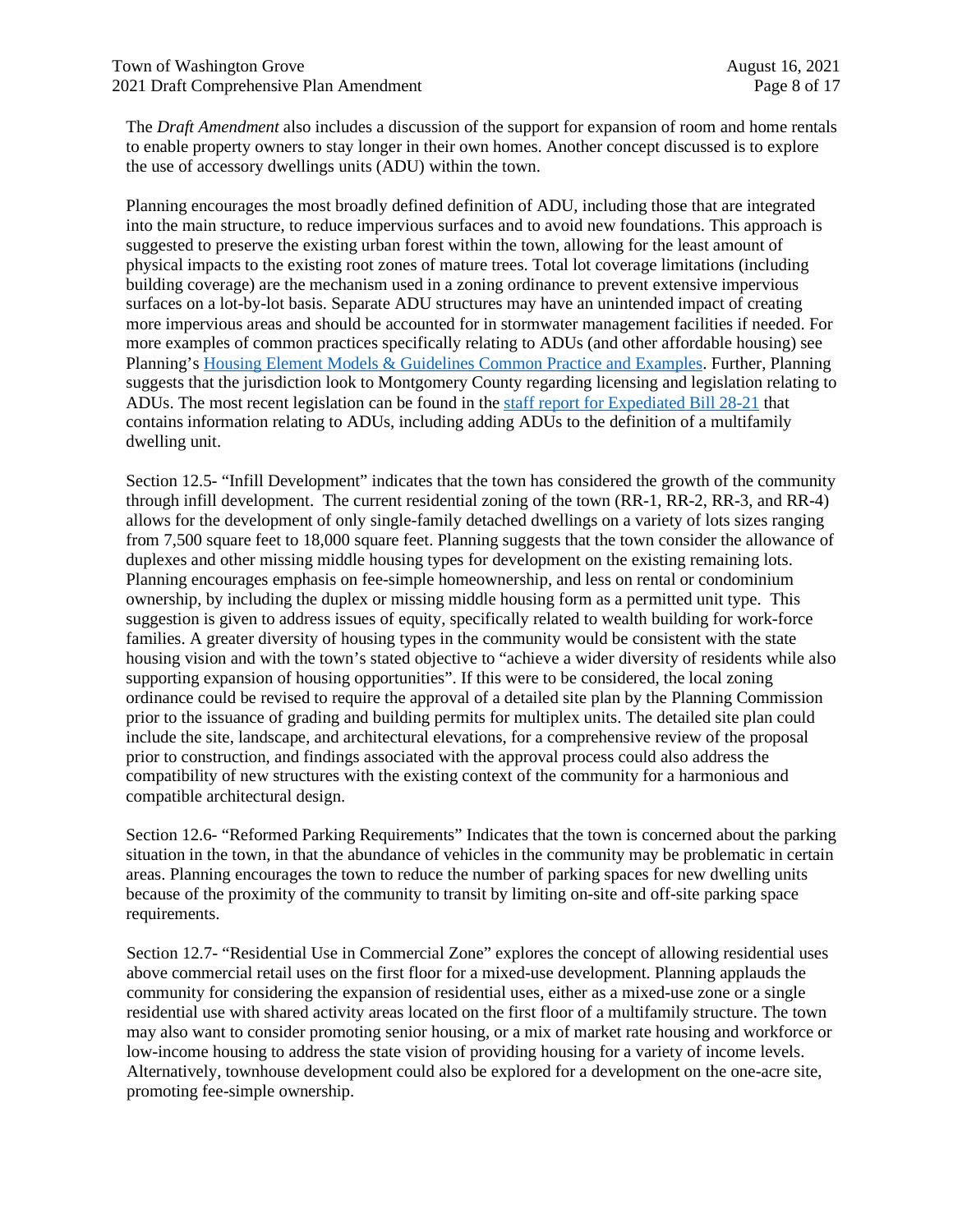The town should be aware of the recent passage of Senate Bill 687 (2021) relating to State and Local Housing programs – Affirmatively Furthering Fair Housing. The intent of the bill is as stated in the preamble of the bill. Section 3-114 of the Land Use Article is amended in the bill to include the following:

(d) (1) Local jurisdictions have a duty to affirmatively 24 further fair housing through their housing and urban development programs.

(2) The housing element of a comprehensive plan that is enacted or amended on or after January 1, 2023, shall include an assessment of fair housing, to ensure that the local jurisdiction is affirmatively furthering fair housing.

(3) On request of a local jurisdiction, the Department of Planning shall provide technical assistance for the purpose of developing the housing element of the comprehensive plan. (4) This subsection does not require a local jurisdiction to take, or prohibit a local jurisdiction from taking, a specific action to affirmatively further fair housing.

Planning will be collaborating with state agency partners to develop guidance and resources for jurisdictions to address these new housing element requirements.

#### **(v) a land use element;**

Section §3-111 of the Land Use Article states "On a schedule that extends as far into the future as is reasonable, the land use element shall propose the most appropriate and desirable patterns for the general location, character, extent, and interrelationship of the uses of public and private land."

The Land Use Element has not changed from the approved 2009 Comprehensive Plan in regard to the residential land uses. For reasons stated above in the housing element analysis, Planning recommends that the land use chapter consider a more comprehensive approach to the residential land uses that could promote a larger "range of housing densities, types, and sizes" to provide "residential options for citizens of all ages and incomes" as stated in the housing vision for the state. This may require units and lot sizes that will cater to the needs of the community, such as housing for seniors, and affordable housing for workforce families.

Planning applauds the concept of incorporating a residential component into the local commercial land use (page 14). This may act as a catalyst to future redevelopment of the existing property that could lead to transformation of the Washington Grove Lane and Railroad Street intersection that acts as a gateway into the community. Because the current housing market is extremely strong, it is likely that redevelopment of the commercial property could be a result of the allowance of residential development. Under that assumption, design standards relating to housing compatibility with protected historic properties is an important factor. The goal should be to encourage an architectural design through the requirement of a detailed site plan approval process to review the site and architectural design that will visually blend harmoniously (but should not have to replicate existing historic elements) to create a vibrant and functional relationship among residential properties.

#### **(vi) a development regulations element;**

The *Draft Amendment* does not provide a chapter on development regulations but does provide some discussion of development regulations deemed appropriate for consideration in the future. It might be helpful to the community to provide a synopsis of the various development regulations being proposed by the *Draft Amendment* as an appendix or consolidated within the document. This process may also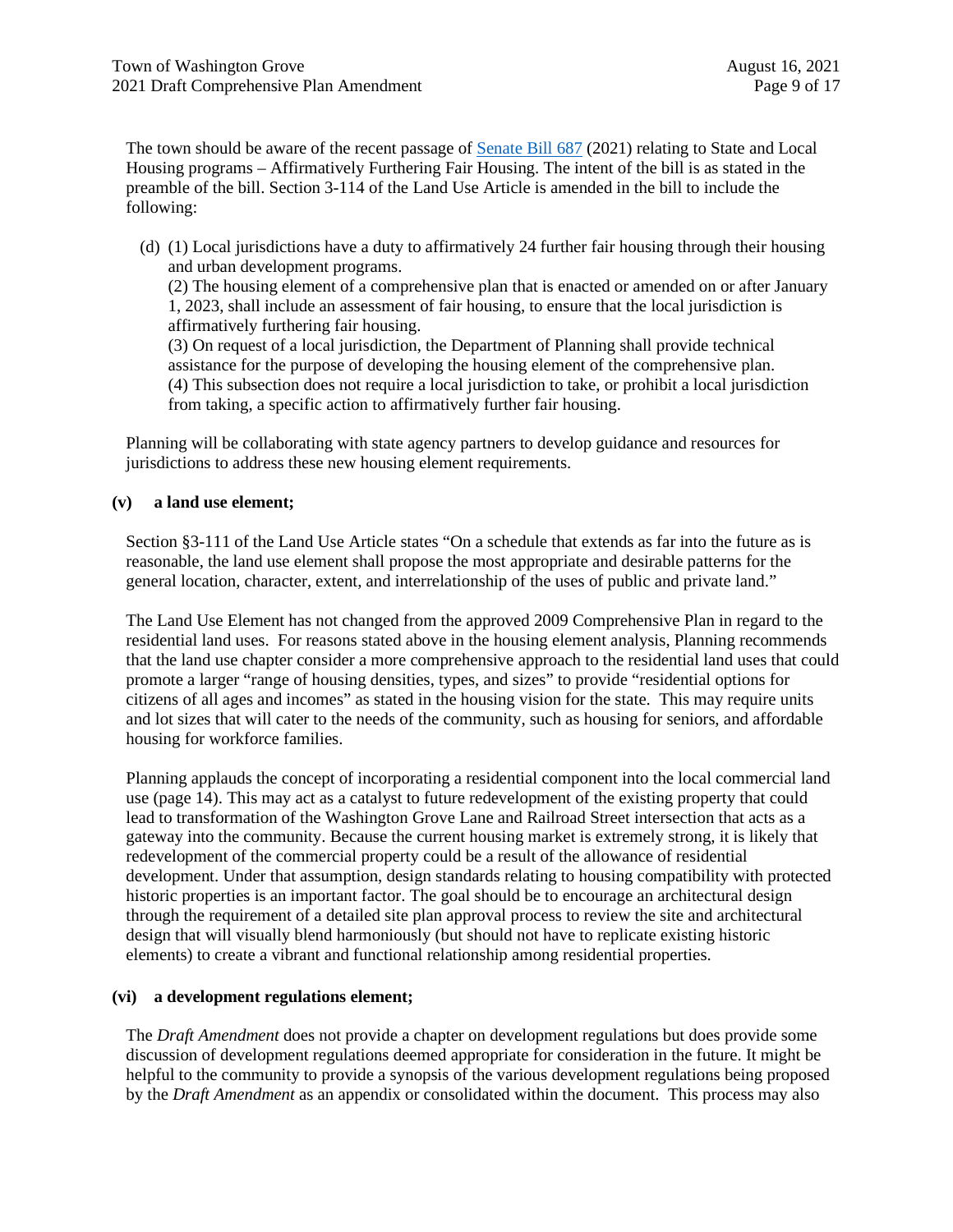provide a tool in preparation of the five-year report, required under Section 1-207 (c)(6) of the Land use Article:

- **(6)** at least once within the 5-year period after the adoption or review by the local jurisdiction of a comprehensive plan under Part II of Subtitle 4 of this title or under Title 3 of this article, contain a narrative on the implementation status of the comprehensive plan, including:
	- **(i)** a summary of the development trends contained in the previous annual reports filed during the period covered by the narrative;
	- **(ii)** the status of comprehensive plan implementation tools such as comprehensive rezoning to carry out the provisions of the comprehensive plan;
	- **(iii)** identification of any significant changes to existing programs, zoning ordinances, regulations, financing programs, or State requirements necessary to achieve the visions and goals of the comprehensive plan during the remaining planning timeframe;
	- **(iv)** identification of any State or federal laws, regulations, or requirements that have impeded local implementation of the comprehensive plan and recommendations to remove any impediments;
	- **(v)** future land use challenges and issues; and
	- **(vi)** a summary of any potential updates to the comprehensive plan.

Planning has developed guidance on local government annual reporting and the five-year report, which is available at https://planning.maryland.gov/pages/yourpart/SGGAnnualReport.aspx

#### **(vii) a sensitive areas element;**

Planning shares the town's concerns about the preservation and retention of the old growth oak trees that dominate the forests of the East and West Woods (page 59), and recommends that the *Draft Amendment* discuss the vulnerability of oak trees in Washington Grove and details what the town will do if they do not survive. (Different sources suspect different causes of the oak blight: UMD extension, MDA, and National Park Service.) Page 60 mentions the "ongoing failure of mature trees [that] has led to an increasing loss of canopy" but attributes this to "blow downs or age-related death of small groups of mature trees." The contribution of dying oaks could be mentioned and the possibility of an Urban Forest Management Plan for the community might be a way of organizing and considering the preservation and protection of the "Town within a Forest". See the following link for a toolkit for creating an urban forest management plan https://ufmptoolkit.net/

The *Draft Amendment* describes how the over-browsing of deer has eliminated native plants, shrubs, and successor trees, and opened the door to invasive species. The recommendations on page 62 indicate an aggressive approach to address the problems. The impact of deer on town trees is discussed on pages 63-64; the recommendations on pages 64-65 to protect town trees are relevant.

The *Draft Amendment* states that trees big enough to withstand deer rubbing "must be brought in by tree spade" (page 64). The tree spade method of transplanting is an expensive proposal. Planning suggests the town consult with a licensed forester, landscape architect or qualified professional https://onestop.md.gov/licenses/forest-conservation-act-qualified-pro-5d1540b854f24d03e9998520 proficient in urban forestry to find ways to address planting of trees at a size less than those that require a tree spade to transplant. The younger the tree the more success in the viability of the tree.

The recommendations for controlling non-native invasive species are excellent (page 65).

The recommendations for other sensitive areas are also well considered by the town, though the general recommendation for Historical Concerns on page 70— "Historical concerns as well as environmental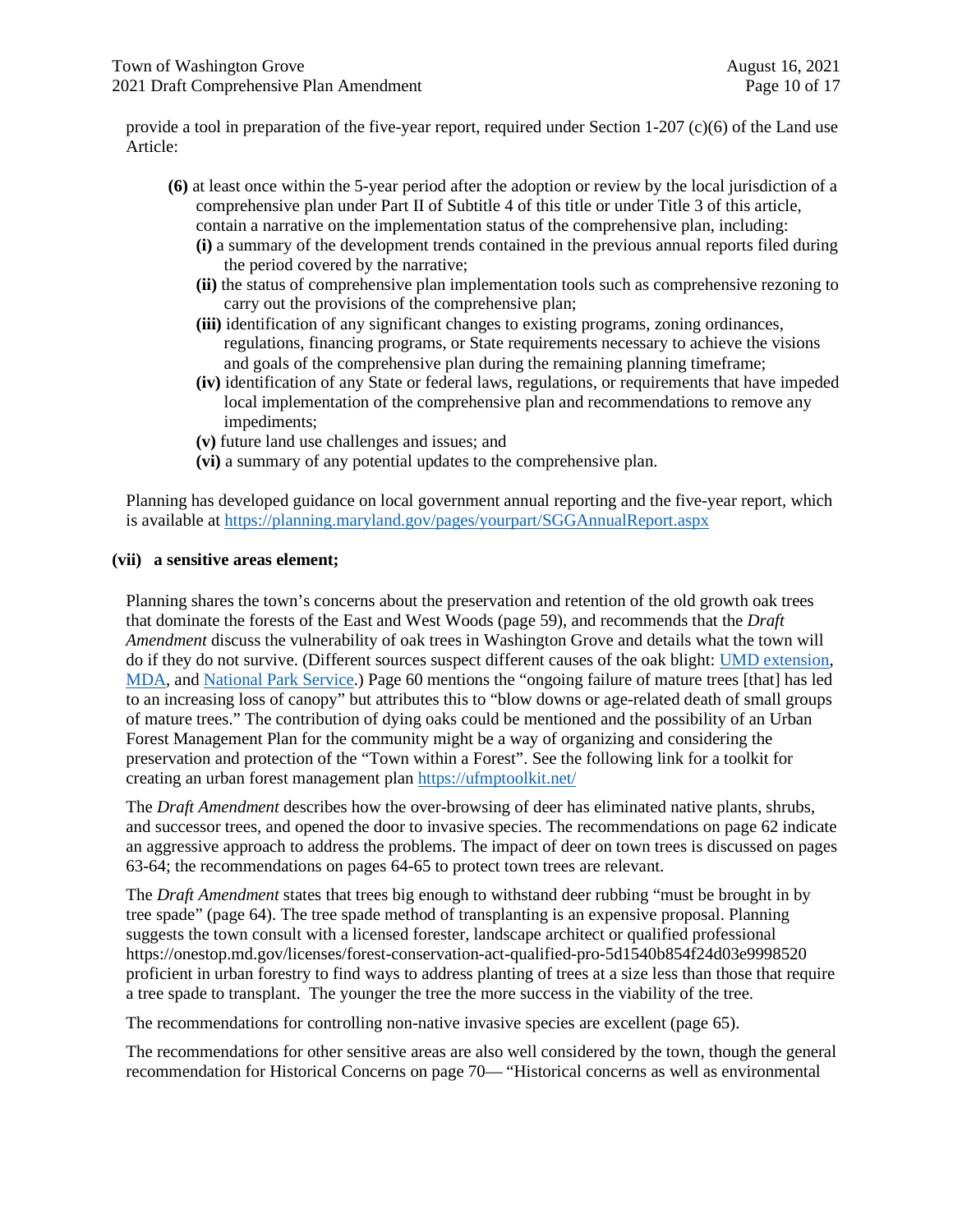concerns should be given consideration in planning and treatment for these locales"—could benefit from some elaboration.

#### **Sustainability**

This section (page 120) provides a survey of the town's greenhouse gas emitters and recommends ways to reduce the use of fossil fuels and capture carbon. The town's level of discussion and recommendations for reducing greenhouse gases are commendable.

#### **(viii) a transportation element;**

Chapter 3 of the *Draft Amendment* addresses a unique set of transportation issues and includes specific recommendations such as maintaining historic walkways, encouraging pedestrian and bicycle connections, supporting the MARC service, protecting historic characteristics of roadways, and discouraging cut-through traffic in the town, which will help achieve the major goal of the plan to preserve the historic character of the community.

Section 3.2 Parking Policy - The parking recommendations on page 31 only addressed the potential parking issues that may be resulted from future infill or redevelopment and does not address the current parking overflow issue. Therefore, Planning suggests revising the recommendation language, "review implementation of the Parking Policy," to clarify whether the town will establish a public parking area to address the current issue of overflow parking in public areas.

Planning is pleased to note that the town supports the development of bicycle and pedestrian connections to the Shady Grove Metro Station and the surrounding trails/bikeways and major destinations in Montgomery County and the City of Gaithersburg (page 33). The Federal Highway Administration's "Small Town and Rural Multimodal Networks" https://www.fhwa.dot.gov/environment/bicycle\_pedestrian/publications/small\_towns/ is a good reference for strategically and incrementally building a pedestrian and bicycle network in a small town like Washington Grove.

Section 3.3 Walkway/Bikeway Connection - The *Draft Amendment* contains ambitious bicycle and pedestrian trail recommendations, which include coordination with Gaithersburg and Montgomery County, including an off-road trail from Crabbs Branch Way to Amity Drive and Brown Street" that is part of the Comprehensive Montgomery County Bicycle Comprehensive Plan and due to be built in a few years. The *Draft Amendment* says, "Approval of the Bicycle Comprehensive Plan does not automatically result in project funding, which is set by the Department of Transportation (DOT) based on the availability of funds and the importance of the project" (page 32). The *Draft Amendment* should note that state funding through the Maryland Department of Natural Resources' (DNR) Program Open Space (POS) as well as the Maryland Department of Transportation's (MDOT) Bikeways Program is also available. Planning also suggests the *Draft Amendment* include a specific recommendation to support the above-mentioned off-road trail.

In addition, the town may want to consider a recommendation calling for maintaining and improving multi-modal access including pedestrian, bicycle, and transit connections to the Washington Grove MARC station. Signage, pavement, and streetscape design compatible to the Town's historic status could be part of the multi-modal access actions. MDOT provides various funding programs to support local pedestrian and bicycle facility improvements. Here is the link for pedestrian and bicycle project funding sources provided by MDOT:

https://www.mdot.maryland.gov/tso/pages/Index.aspx?PageId=24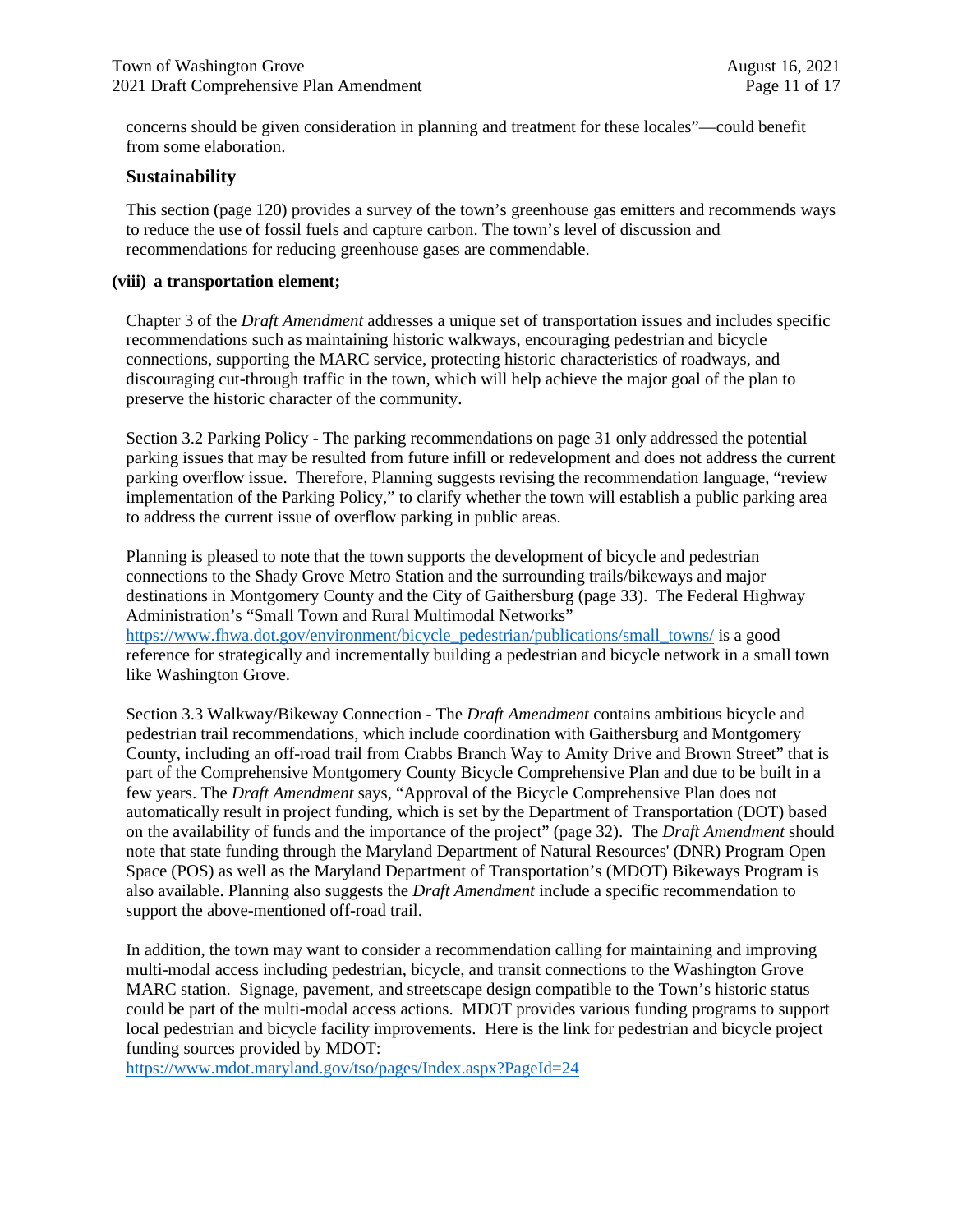Section 3.4 Railroad Corridor - There could be a potential safety concern if the land south of Railroad Street and the proposed Growth Area 3, 4, and 5 would be redeveloped in the future (page 33-34). Therefore, Planning suggests the *Draft Amendment* include a recommendation to address railroad safety, such as implementing compatible land use and providing safety elements, signage, and fencing (if needed) along the railroad corridor. As a reference, Transportation Research Board's National Cooperative Research Program Report 16, provides tools and guidance on how to avoid conflicting land use and mitigate existing uses to achieve rail-compatible development, e.g., compatible zoning, minimum setback standards, and designs on lots and building layouts.

Transit Services - The *Draft Amendment* addresses the MARC service including the town's support for the transit service (page 33-34). In addition, the *Draft Amendment* should include the bus service information and related recommendations, if any. Are the buses serving the town adequate in terms of service frequency and coverage? Are there any needed improvements including bus signage and safety features at bus stops?

Page 33: The *Draft Amendment* contains ambitious bicycle and pedestrian trail recommendations, which include coordination with Gaithersburg and Montgomery County. These recommendations are well considered.

Page 32 describes "an off-road trail from Crabbs Branch Way to Amity Drive and Brown Street" that is part of the Comprehensive Montgomery County Bicycle Comprehensive Plan and due to be built in a few years. The *Draft Amendment* says, "Approval of the Bicycle Comprehensive Plan does not automatically result in project funding, which is set by the Department of Transportation (DOT) based on the availability of funds and the importance of the project." (page 33) The *Draft Amendment* should note that state funding through DNR's POS as well as MDOT's Bikeways Program is also available.

Section 13.1 Global Climate Challenge: Planning is glad to see the *Draft Amendment* includes the recommendation of expanding "electric vehicles/equipment, install charging stations……" (page 120). Considering the potential infill and redevelopment opportunities in the town, Planning suggests the town consider a recommendation requiring electric vehicle (EV) charge-capable or EV-ready for the community and certainly any redevelopment of the commercial property. For reference on the levels of EV infrastructure-readiness for buildings, please check this link:

https://www.swenergy.org/transportation/electric-vehicles/building-codes

#### **(ix) a water resources element.**

Chapter 7 is the Water Resources Element (WRE) (pages 71–78) analysis and discussion. The following is a summary of WRE recommendations:

- 1. The Introduction (page 7) states that the WRE was reviewed by MDE. Planning recommends that this statement be clarified to explain the details regarding MDE's review.
- 2. Note that the "existing zones and total acreage of each zone within the Town limits" on page 12 within Chapter 1 contains several errors, including the total acres comes out to 217.4 rather than the 215.6 that is listed; and the percentages when totaled come out to 100.8%.
- 3. Planning recommends that the WRE water supply and wastewater system sections include statements regarding the specific amount (in gallons per day) of increases in water supply and wastewater flow that would result from the projected maximum growth potential, and specific information about how these increases will be accommodated. Planning also recommends that the WRE indicate the additional gallons per day of increases in water supply and wastewater flow that would result from homes currently served by wells and/or septic systems connecting to the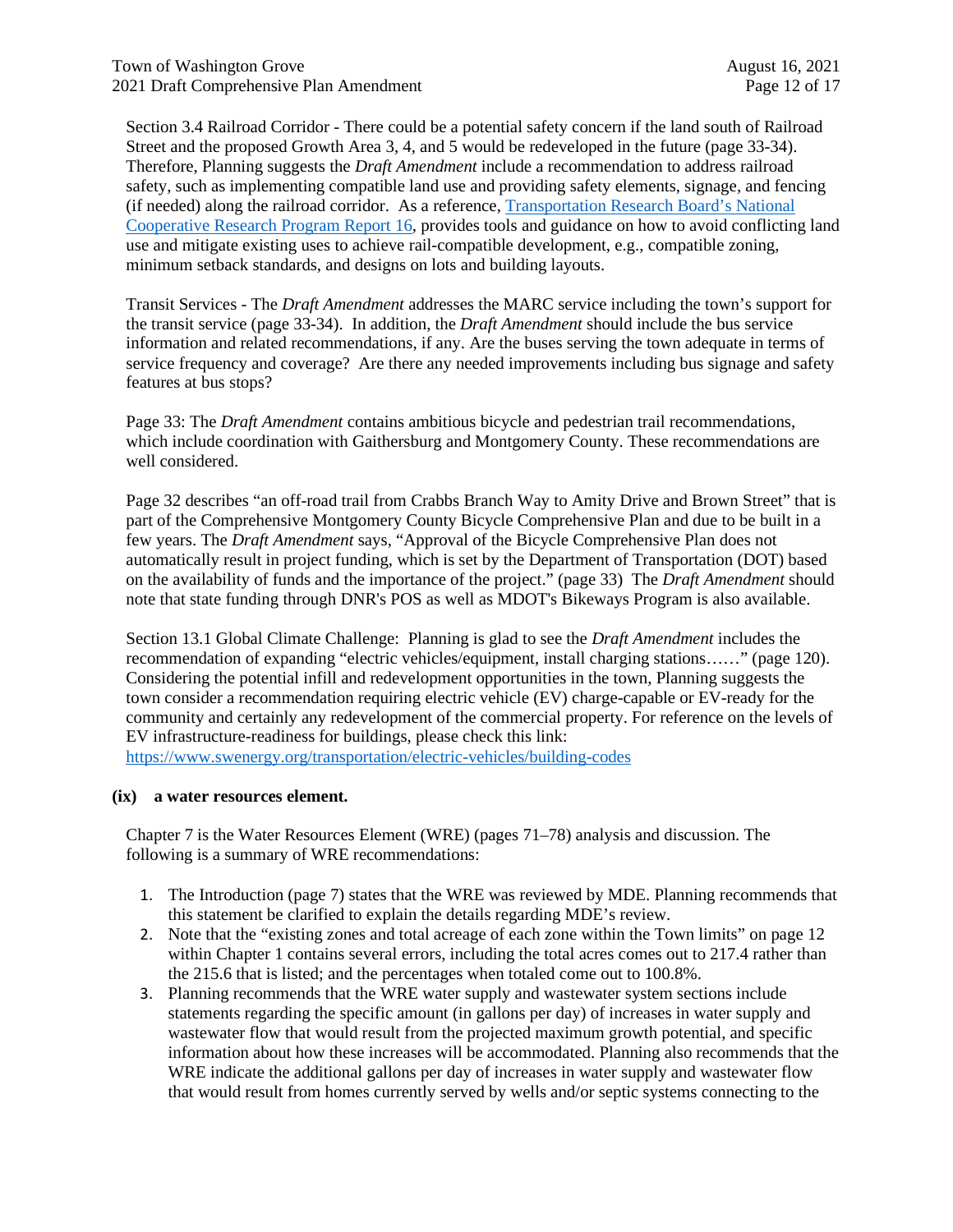public system and how these increases would be accommodated. If the town will need an increase in water or wastewater allocation from WSSC or other public systems to accommodate increased demand, then the WRE should indicate this and whether there might or might not be any obstacles to obtaining that additional allocation.

- 4. Clarify that "all major trunk sewers in Montgomery County" on page 72 includes Washington Grove, and whether all wastewater from Washington Grove discharges to the Blue Plains Water Pollution Control Plant.
- 5. Planning recommends that the town include in the WRE a forecast of the changes in impervious cover and forest cover based on the future land use plan with the projected maximum growth potential.
- 6. Planning recommends that the WRE indicate if any the five identified Growth Areas will require any additional public water or wastewater or not, and if so, how those increases would be accommodated.
- 7. Planning also recommends that the WRE include a statement regarding likely changes to stormwater runoff resulting from annexation of the five identified Growth Areas, if developed under the town's anticipated zoning category.

#### **(2) If current geological information is available, the plan shall include a mineral resources element.**

The *Draft Amendment* does not address the above issue if current geological information is available.

#### **(3) The plan for a municipal corporation that exercises zoning authority shall include a municipal growth element.**

According to Chapter 2 of the Draft Amendment, "Municipal Growth and Boundary" (pages 16–27), the original design of the town and its growth patterns—including The Circle with seven radiating avenues and the Cottage District with a grid of alternating roads and walkways—were based on Camp Meeting, which was first developed in the area beginning in 1837; the town was later established in 1937. This early town design set the stage for the existing layout of the community, and it has been generally adhered to throughout the years. The remaining infill lots have accounted for in the capacity analysis, based on the current zoning minimum lots sizes for residential development.

Chapter 2 provides a discussion of the municipal growth element. Exhibit A – Current Zoning and Growth Areas (page 10) shows the growth areas as described in Section 2.2 Municipal Growth Areas. This map is updated since the 2009 comp plan. It would be helpful if the text of Section 2.2 included a reference to the map, as it provides a visual image that is crucial to understanding the lay of the land, adjacent zoning of properties within the town, and the street network.

Section 2.2.1 "Five Municipal Growth Areas" describes all five of the identified growth areas of the plan. The description of Areas 3 and 4 on page 24 states that a zoning category of Services (S-1) would be the likely acceptable zoning if the properties were to be annexed into the town. The text describes the Services zoning as "specific uses permitted in this proposed new zone would be negotiated with property owners as part of the annexation process." It may be helpful to list examples of those services the town is anticipating being acceptable.

The description of Area 5 on page 25 does not state the proposed zoning. However, Exhibit A shows it as MU (Mixed-Use). It would be helpful to the reader to add the proposed zoning for Area 5 in the text description and a description of mixed-uses. With the decline in the retail market and the impact the pandemic has had on brick-and-mortar retail, it should be anticipated that uses other than retail will begin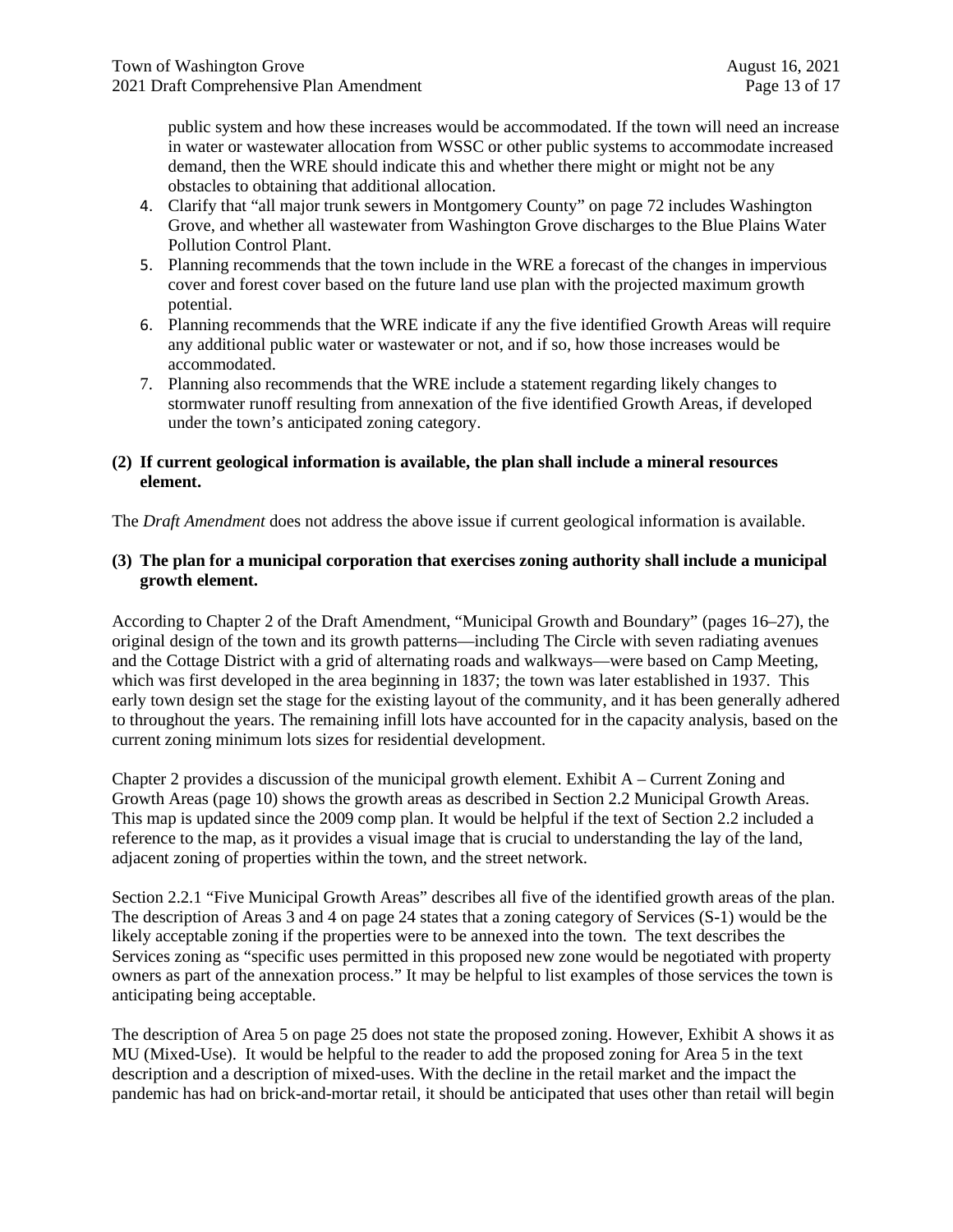to emerge in the mixed-use scenario. Again, it may be helpful to list examples of those services the town is anticipating being acceptable.

Planning observes that portions of the proposed municipal growth areas overlap with Gaithersburg's municipal growth area (Map shown below). Planning acknowledges Washington Grove's recommendation to "Meet and confer with appropriate County agencies and the City of Gaithersburg regarding this municipal growth element" (page 26) and encourages continued coordination with adjacent jurisdictions regarding the vision for the growth areas.



In addition to the mandatory elements of the comprehensive plan as required in §3–102 (a) of the LUA, §3–102 (b) allows for several elements that may be added to a comprehensive plan, including a conservation element. Chapter 5 of the *Draft Amendment* includes discussions relating to the existing parks within the town and the East and West Woods, which are forest preserve areas. Pages 49-58 offer an interesting history and description of the town's parks and forests, which contribute to its National Register historic designation. Although little harm is likely to befall the parks and forests from future development, the one sentence recommendation at the end of Chapter 5—"The historic character of these features should be given consideration in planning and treatment"—could use some elaboration.

#### **Emergency Management Planning**

The emergency management planning approaches and objectives described in the *Draft Amendment* are well documented. Planning reviewed the *Draft Amendment* relative to emergency management planning and state hazard mitigation strategies and goals. The *Draft Amendment* identifies the specified working group used to integrate emergency management and hazard mitigation planning in the comprehensive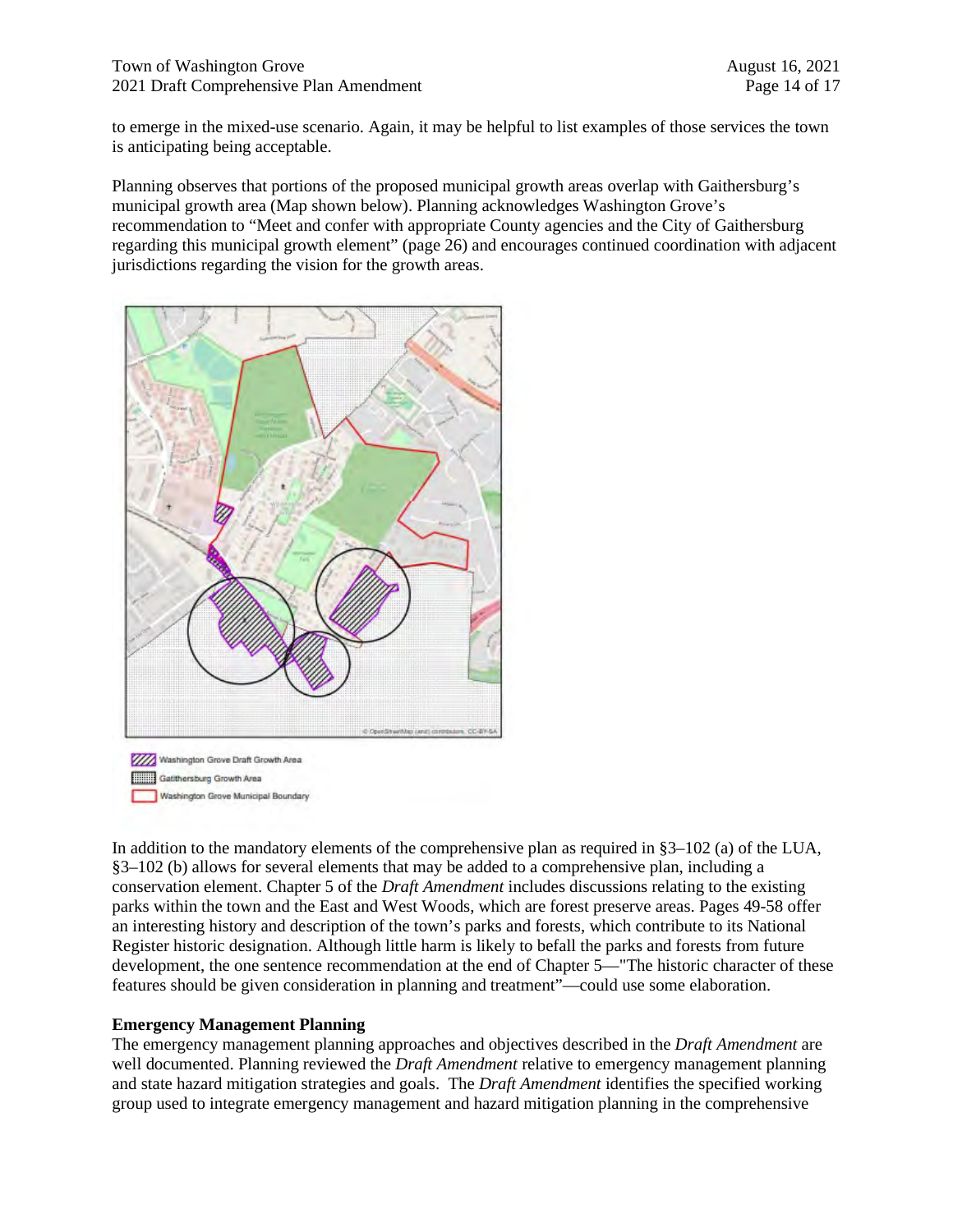plan and includes a detailed section (Chapter 12) devoted to emergency preparedness, risk management, and hazard mitigation.

By integrating emergency management planning in their comprehensive plan, Washington Grove planners have augmented both the comprehensive planning process and the natural hazard mitigation strategy. This will reduce the community's vulnerability to disasters, support pre and post disaster decision – making, and help speed the community to normalcy following a hazard event.

Chapter 12 - the Emergency Preparedness with Risk Management and Hazard Mitigation section identifies the primary hazards facing the town and offers a practical strategy to identify policies, capabilities, and activities improving the town's ability to recover from emergency situations. Most notably the development of a Continuity of Operations Plan (COOP), and the formation of the Washington Grove Emergency Preparedness and Safety Committee.

The development of the COOP will include creating a chain of command with a clear succession of authority and emergency decision – making and spending authority; identifying alternate locations for continuing governmental operations; and enhancing and exercising the town's communication system.

The goal of the Washington Grove Emergency Preparedness and Safety Committee is to advise the Mayor and Town Council and work with Montgomery County government to coordinate and facilitate emergency management planning.

In addition, the Washington Grove Comprehensive Plan observes many of the goals supported by the 2021 Maryland Hazard Mitigation Plan, including:

- Providing recommendations to protect life, assets, and critical facilities, as well as the economy and the environment from risk (Page 107), and
- Offering recommendations to improve coordination across the whole community, including county and State government, and nongovernmental organizations. (Page 108)

In summation, recommendations within this section of the *Draft Amendment* should help to strengthen existing linkages and create new connections between Montgomery County and Washington Grove mitigation and resiliency efforts.

#### **Planning's Suggested Technical Edits**

- Page 8 indicates that the WRE has been reviewed by MDE and that the sensitive area element has been reviewed by DNR. Was this review completed in the last adopted plan and this language simply a carry-over to this plan? MDE's review comments for the *Draft Amendment* are attached to this review. No comments from DNR have been received to date on this *Draft Amendment.*
- Pages 10-14: The map and text references to Forest Reserve, Forest/Recreation, and Forest preserve are confusing. The map on page 10 and accompanying list of zoning categories indicated that 107 acres—49.6% of the town's acreage—lies within the Forest Preserve. (Page 55 also says that the East Woods and West Woods comprise nearly half of the town's land.) Page 14, however, says that the 107 acres includes forest AND parks, with just 89 acres in the Forest Reserve. This inconsistency needs to be resolved, as does the different name for the FR zone: It's called Forest Preserve on page 12 and Forest/Recreation on page 14. FP (Forest Preserve) zoning is mentioned in the recommendations on page 14, though it had not been mentioned previously.
- Page 13; FR zone is labeled as Forest/Recreational, while page 12 labels FR as Forest Preserve. This should be reconciled.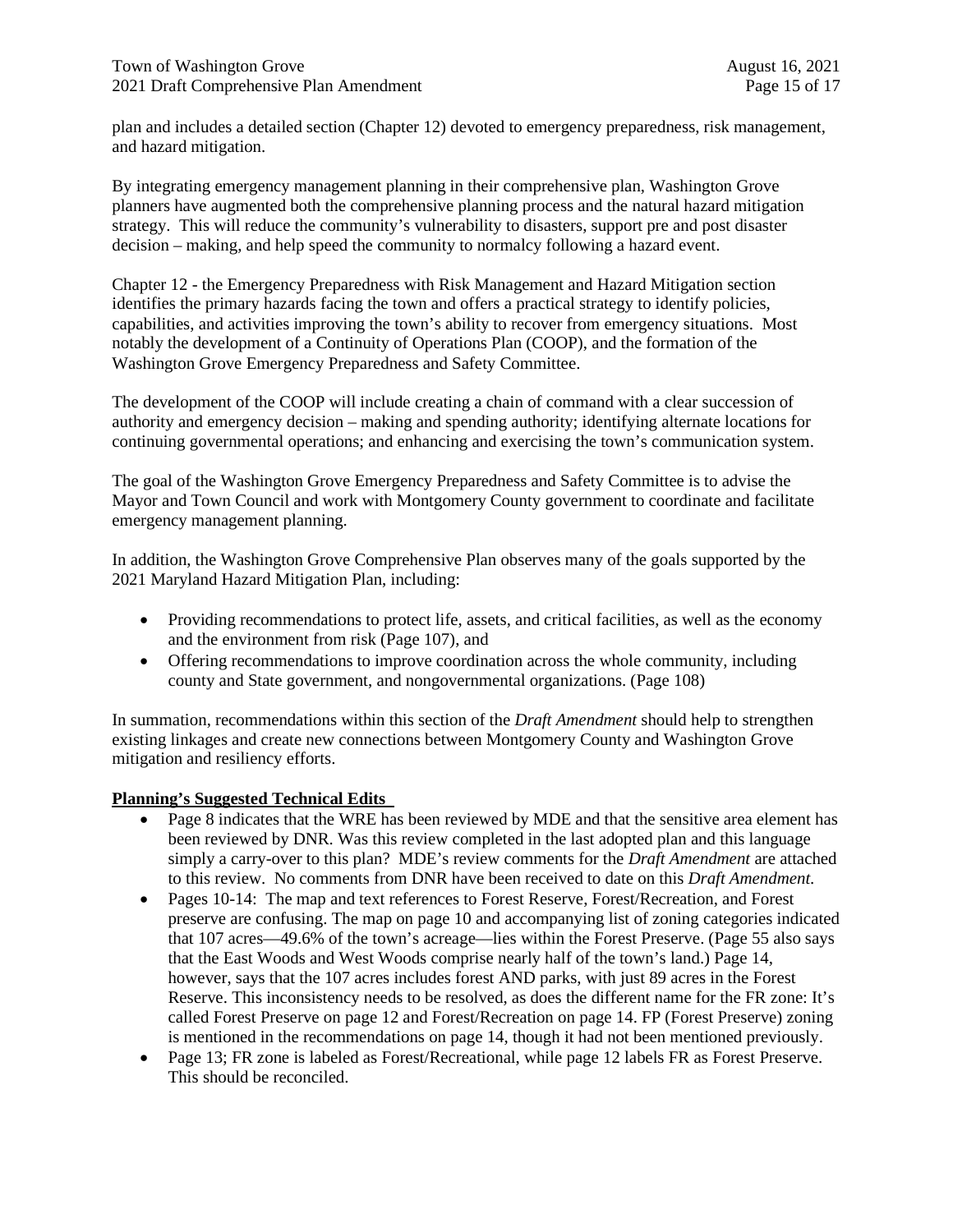- Section 1.4 (p 15) discusses the creation of new "employment/office" zone, "service zone", and mixed-use zone" for areas 3, 4, 5. Subsequent descriptions of areas 3, 4, and 5 only discuss S-1, which is referred to as "Services" on page 24. The employment/office zone is not referenced in the rest of the plan. S-1 should either be referred to as service zone or services to avoid confusion and to be consistent.
- Page 18: In the third paragraph, it appears that the *Draft Amendment* missed the estimated 82 additional residents from the infill development as part of the maximum population growth potential.
- Page 28: For the last bullet point on page 28, delete "Comprehensive" (a typo) at the beginning of the sentence.
- Page 34: (the  $4<sup>th</sup>$  recommendation on the top of the page): Change "...... work with MARC to improve……" to "……work with MDOT MTA to improve……"

If Planning can be of any further assistance or facilitate assistance/information from other State agencies as the Town of Washington Grove continues the processing of this comprehensive plan, please contact Susan Llareus, Planning Supervisor for the Maryland Capital Region, at susan.llareus@maryland.gov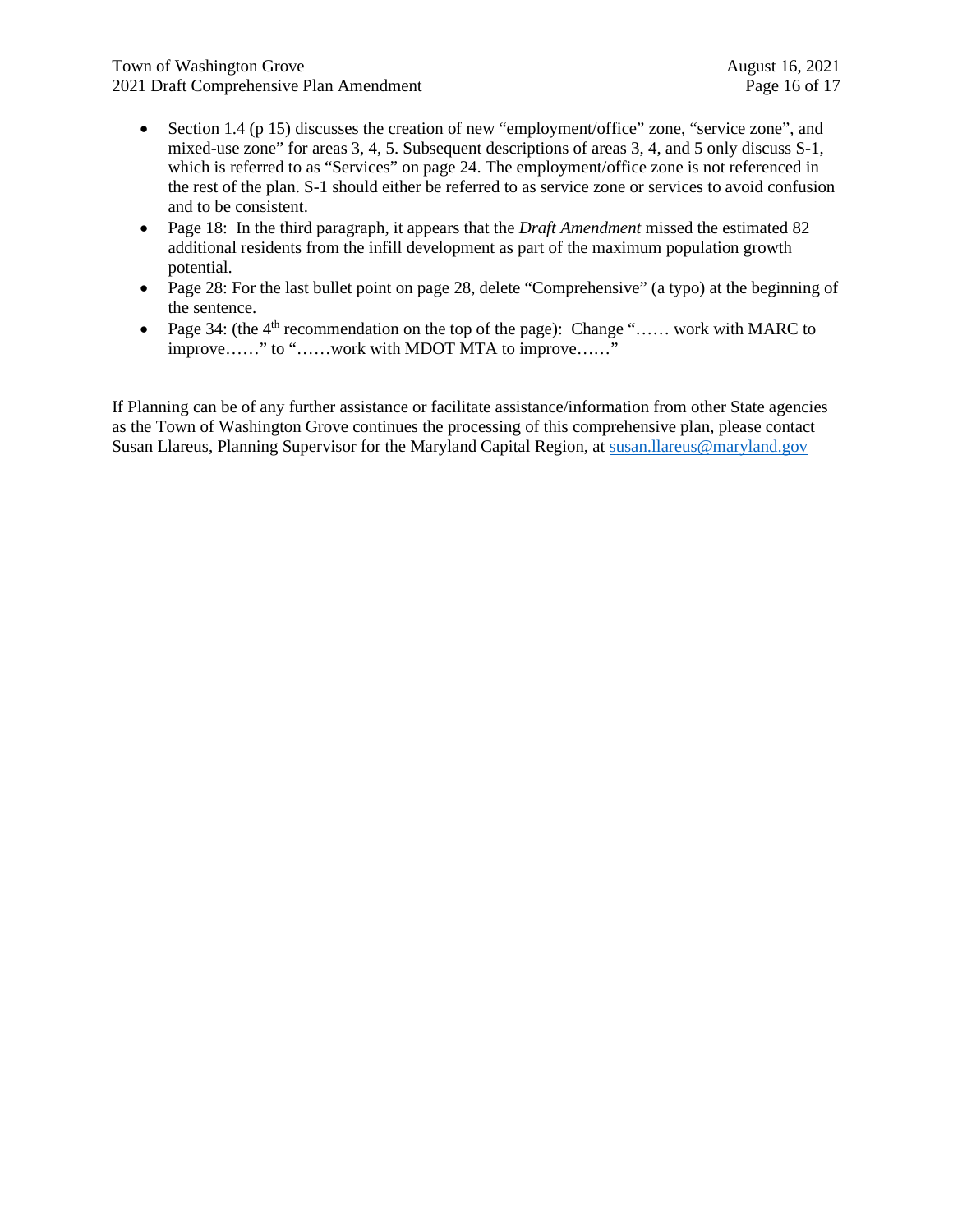#### **Maryland Department of Planning Review Comments**

#### **August 20, 2021**

#### **2021 Draft Amendment Washington Grove**

#### **STATE AGENCY COMMENTS**

The following pages contain comments from other State agencies in support of the Maryland Department of Planning (Planning) review of the Comprehensive Plan as part of the standard 60-day review period for municipalities. Comments not included here may be submitted under separate cover, or via the State Clearinghouse. If comments from other agencies are received by Planning, they will be forwarded to the municipality in a timely manner.

#### **Attachments**

Page 18: Maryland Department of the Environment

Page 20: Maryland Department of Housing and Community Development

Page 21: Maryland Historical Trust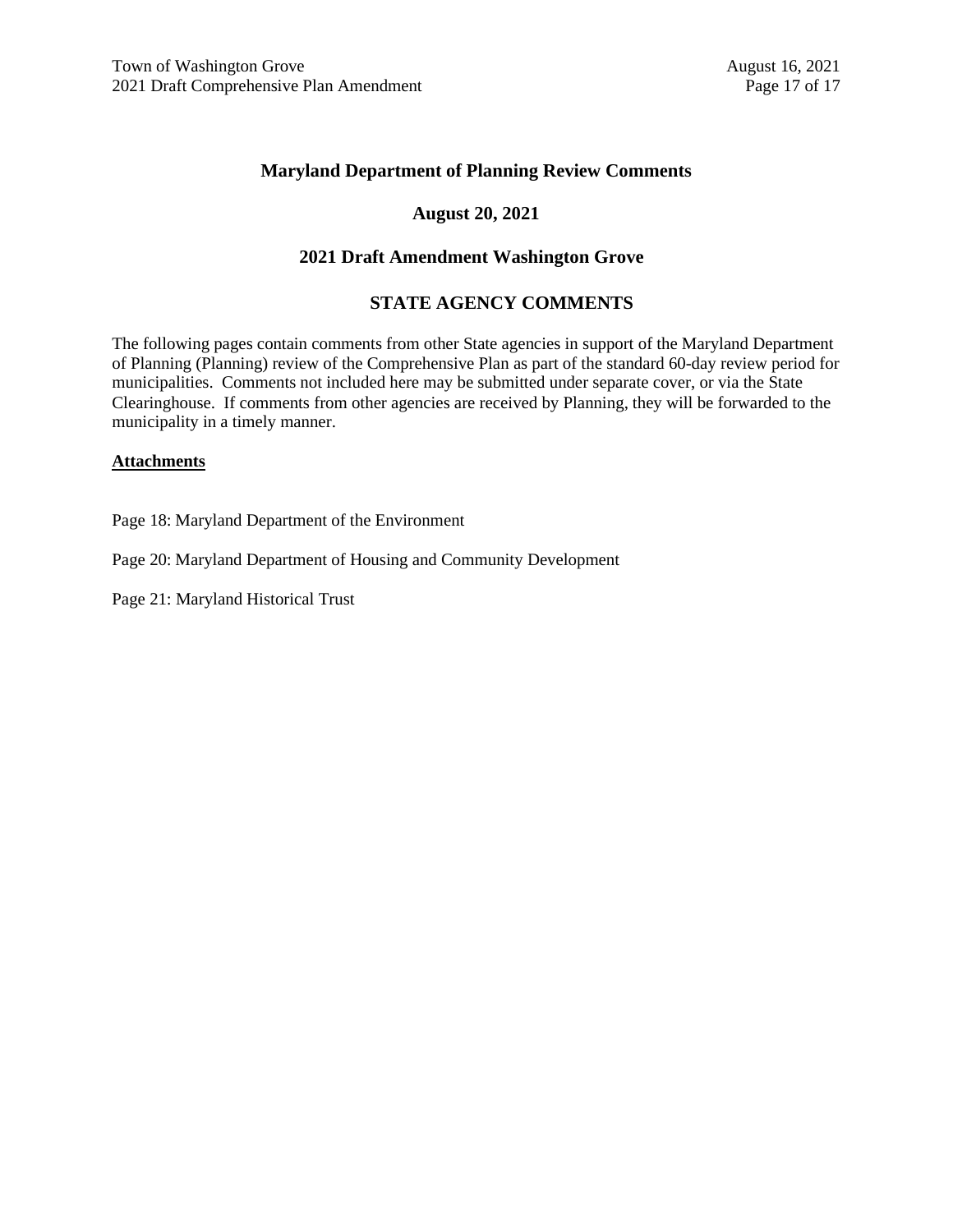# **MARYLAND DEPARTMNET OF THE ENVIRONMENT LAND AND MATERIALS ADMINISTRATION** RESPONSE TO CLEARINGHOUSE PROJECTS

| <b>Project Assigned To</b> | <b>Jennifer Hopper</b>                                          |  |
|----------------------------|-----------------------------------------------------------------|--|
| <b>Project Review SAI#</b> | MD20210623-0552                                                 |  |
| <b>County/Location</b>     | <b>Montgomery County</b><br>Town of Washington Grove            |  |
| <b>Received in LMA</b>     | 6/24/2021<br>2021 Comp Plan                                     |  |
| Due Date to OC             | 7/16/2021                                                       |  |
| <b>PLEASE NOTE:</b>        | $\Box$ COPY $\Box$ CIRCULATED THRU ADMINI.'S<br>$\Box$ DUE ASAP |  |
| (Check if Applies):        | $\mathbf{R2}$<br>R3<br>R4<br>R1                                 |  |

- **X 1Any above ground or underground petroleum storage tanks, which may be utilized, must be installed and maintained in accordance with applicable State and federal laws and regulations. Underground storage tanks must be registered and the installation must be conducted and performed by a contractor certified to install underground storage tanks by the Land and Materials Administration in accordance with COMAR 26.10. Contact the Oil Control Program at (410) 537-3442 for additional information.**
- $X$ <sup>2</sup>If the proposed project involves demolition Any above ground or underground petroleum **storage tanks that may be on site must have contents and tanks along with any contamination removed. Please contact the Oil Control Program at (410) 537-3442 for additional information.**
- **X 3Any solid waste including construction, demolition and land clearing debris, generated from the subject project, must be properly disposed of at a permitted solid waste acceptance facility, or recycled if possible. Contact the Solid Waste Program at (410) 537-3315 for additional information regarding solid waste activities and contact the Resource Management Program at (410) 537-3314 for additional information regarding recycling activities.**
- **4The proposed project is located near land on which sewage sludge was stored, land applied, or disposed under a sewage sludge utilization permit issued by the Land and Materials Administration. Specific questions regarding this site should be directed to the Sewage Sludge Division at (410) 537-3314.**
- **\_X 5The Resource Management Program should be contacted directly at (410) 537-3314 by those facilities which generate or propose to generate or handle hazardous wastes to ensure these activities are being conducted in compliance with applicable State and federal laws and regulations. The Program should also be contacted prior to construction activities to ensure that the treatment, storage or disposal of hazardous wastes and low-level radioactive wastes at the facility will be conducted in compliance with applicable State and federal laws and regulations.**

| <sup>6</sup> CERCLA listed site MD-#    | (name)                                        |
|-----------------------------------------|-----------------------------------------------|
| (Address)                               | , is located within approximately<br>miles of |
| (Site/Project being reviewed)           | . Contact the Land Restoration Program        |
| at (410) 537-3437 for more information. |                                               |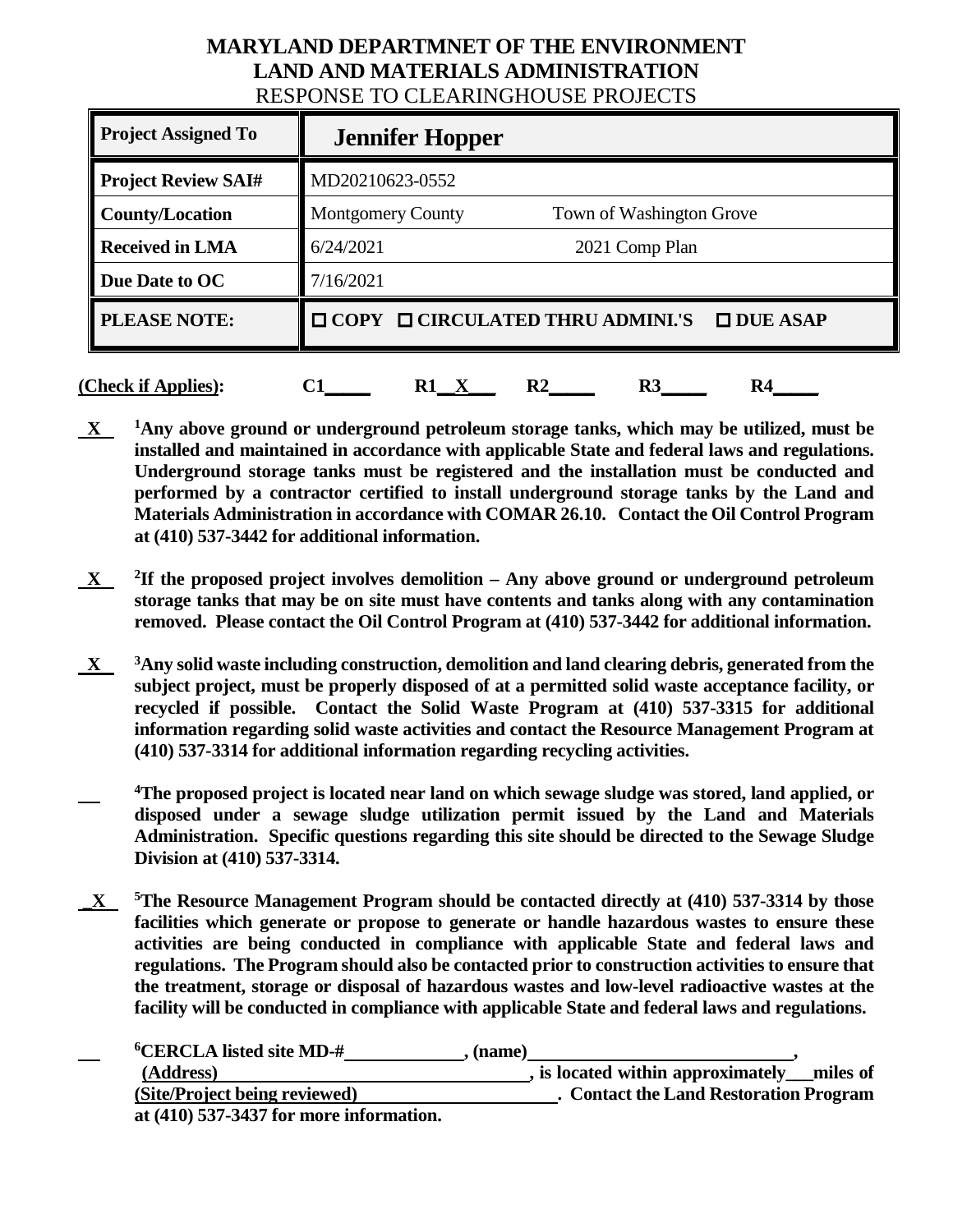- **X 7Any contract specifying "lead paint abatement" must comply with Code of Maryland Regulations (COMAR) 26.16.01 - Accreditation and Training for Lead Paint Abatement Services. If a property was built before 1978 and will be used as rental housing, then compliance with COMAR 26.16.02 - Reduction of Lead Risk in Housing; and Environment Article Title 6, Subtitle 8, is required. Additional guidance regarding projects where lead paint may be encountered can be obtained by contacting the Environmental Lead Division at (410) 537-3825.**
- **8MDE requests that efforts be made to prevent contamination of the surface and ground water of the State of Maryland during any proposed construction and renovation activities. In the event that spills or other releases of petroleum or hazardous materials occurs from the proposed operations which may potentially impact State waters, MDE requests prompt notification at 1- 866-633-4686 (toll free).**
- **\_X \_ 9The proposed project may involve rehabilitation, redevelopment, revitalization, or property acquisition of commercial, industrial property. Accordingly, MDE's Brownfields Site Assessment and Voluntary Cleanup Programs (VCP) may provide valuable assistance to you in this project. These programs involve environmental site assessment in accordance with accepted industry and financial institution standards for property transfer. For specific information about these programs and eligibility, please Land Restoration Program at (410) 537-3437.**
- <sup>10</sup>The project may cause contaminated runoff from an animal feeding operation **(AFO). Please contact the AFO Division at (410) 537-4423 to determine if this AFO will require registration under the General Discharge Permit for Animal Feeding Operations.**
- <sup>11</sup>The project will result in increased numbers of confined animals at this animal feeding **operation (AFO) and therefore necessitate registration under the General Discharge Permit for Animal Feeding Operations. Please contact the AFO Division at (410) 537-4423 to determine if this AFO will require registration under this permit.**
- **\_X\_\_ 12Borrow areas used to provide clean earth back fill material may require a surface mine permit. Disposal of excess cut material at a surface mine may requires site approval. Contact the Mining Program at (410) 537-3557 for further details.**
- <sup>13</sup>Any project that will remove coal from the site as part of the exaction will require review **by the Department. Contact the Mining Program at (410) 537-3557 for further detail.**

# **Additional Specific Comments:**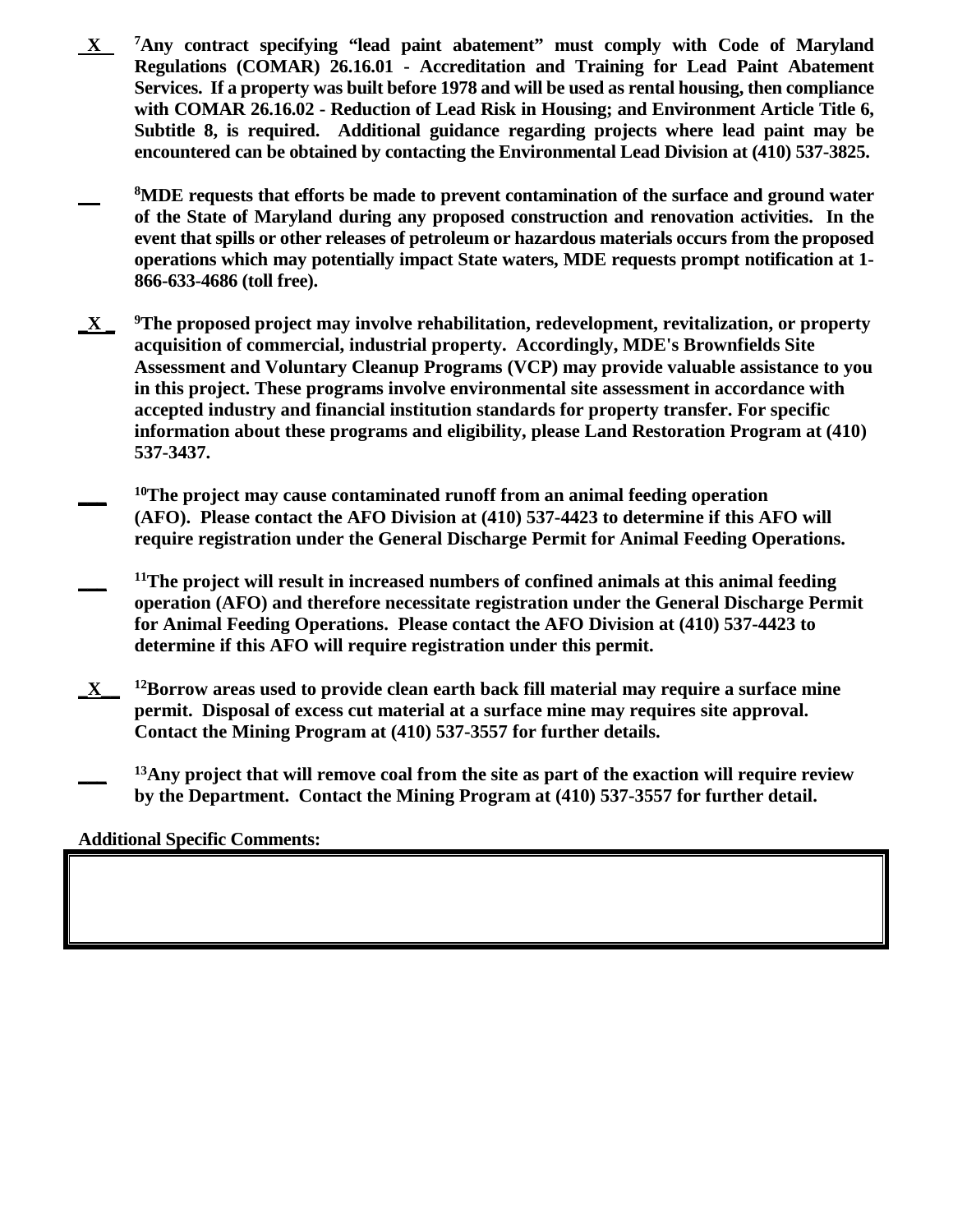**LARRY HOGAN** Governor **BOYD K. RUTHERFORD** Lt. Governor **KENNETH C. HOLT** Secretary **OWEN MCEVOY** Deputy Secretary



**August 6, 2021** 

Mr. Joseph Griffiths Manager of Local Assistance and Training Maryland Department of Planning 301 West Preston Street, 11th floor Baltimore, MD 21201

Dear Mr. Griffiths:

Thank you for the opportunity to review the 2021 Town of Washington Grove Comprehensive Plan (the Plan). Overall, staff felt that the Plan does a good job of assessing existing housing needs and assessing the potential and capacity for infill development. The Plan includes a housing element that outlines housing goals, objectives and standards. The comments and questions below are based on a review of the Plan by staff in the Maryland Department of Housing and Community Development (DHCD) Division of Neighborhood Revitalization.

- The Town is strongly encouraged to consider adding accessory dwelling units or options such as aesthetically-٠ consistent duplexes where possible, as the area does not appear to be affordable for renters or homeowners based on the data provided.
- The housing stock is generally older and the entire area is a National Register Historic District. The Town and ٠ residents may be able to access resources from the Maryland Historical Trust to support home improvements.
- The Town could explore working with housing providers such as the Housing Initiative Partnership or Habitat for ٠ Humanity Metro Maryland to develop affordable infill housing and accessory dwelling units.
- Homlessness is not mentioned in the Plan. It is not clear if that is a concern. ٠

Again, thank you for the opportunity to comment on the Plan. If you have any questions regarding our comments, please email me at john.papagni@maryland.gov or call 410-209-5807.

Sincerely.

John Papagni Program Officer Division of Neighborhood Revitalization

Ashlee Green  $Cc$ : **Susan Llareus** 



MARYLAND DEPARTMENT OF HOUSING AND COMMUNITY DEVELOPMENT 2 N. Charles St. Suite 450 · Baltimore, MD 21201 · dhcd.maryland.gov 410-209-5800 - TTY/RELAY 711 or 1-800-735-2258

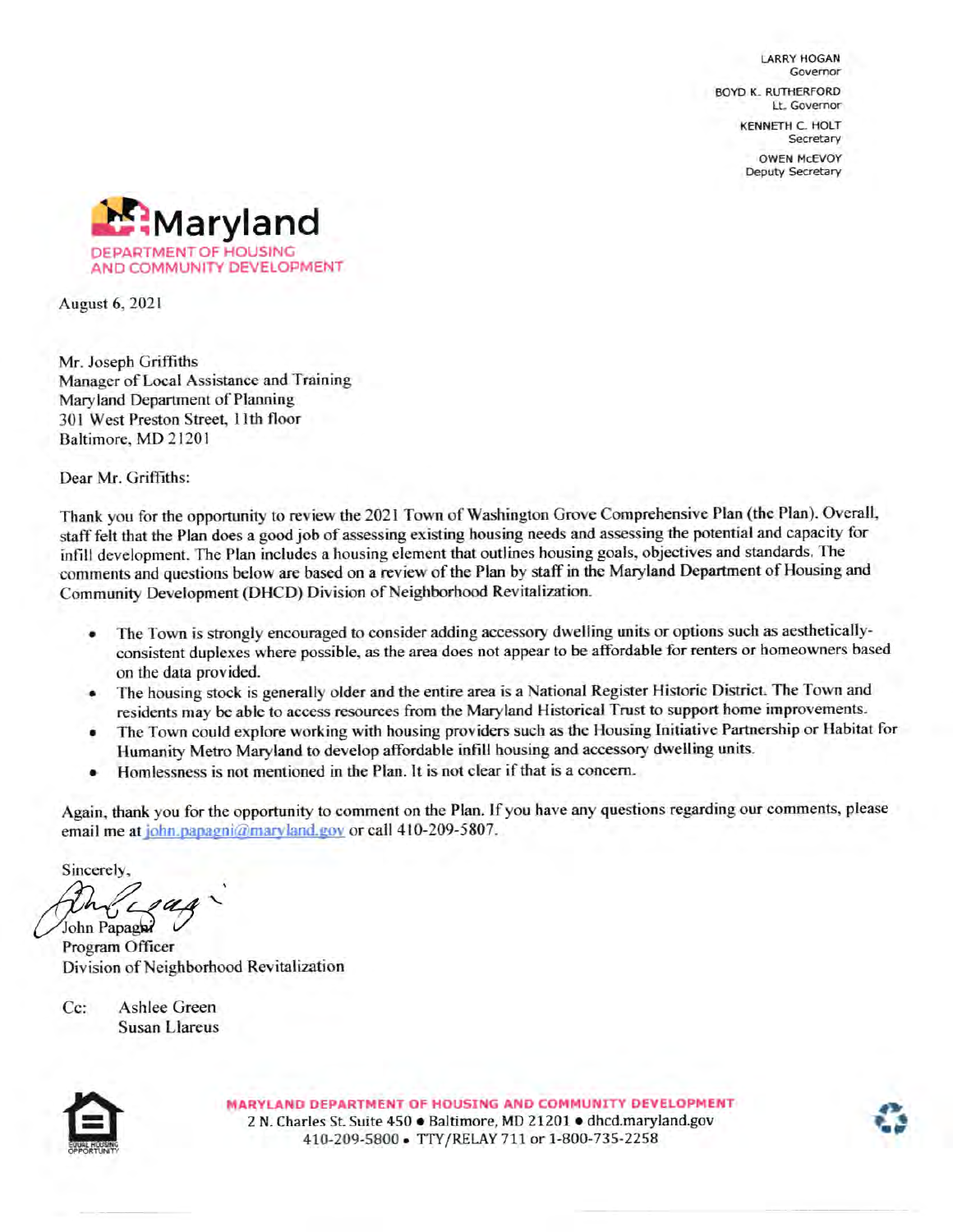MARYLAND DEPARTMENT OF



Larry Hogan, Governor Boyd Rutherford, Lt. Governor Robert S. McCord, Secretary Sandy Schrader, Deputy Secretary

July 16, 2021

Ms. Susan Holm Llareus, PLA, ASLA Regional Planner for Maryland Capital Region Maryland Department of Planning 301 West Preston Street, Room 1101 Baltimore, MD 21201

Dear Ms. Llareus:

Thank you for the opportunity to review the Town of Washington Grove 2021 Comprehensive Plan and submit comments on behalf of the Maryland Historical Trust.

The Town of Washington Grove has produced an extraordinarily thoughtful and sensitively written comprehensive plan that not only references, but embraces its historic past in the context of the present with a careful eye to the future that was a pleasure to read. It appears that every aspect of planning is reflected through the lens of historic preservation in each chapter element, including detailed discussion of the adverse impacts associated with high intensity LED lighting for the Town's street lamps. We applaud such efforts and concerns to preserve not only the usual physical and tangible aspects of historic character, but the uniquely qualitative assets as well. The result is a plan steeped in historical background for a special "place apart" in the 21<sup>st</sup> Century that "Grovers," as the Town's residents are warmly referred to in the plan, can be proud of, as important as the wooden street signs, a small but tangible aspect of community character that the Town clearly cherishes.

We note that prominent attention to historic preservation is deliberative throughout the plan. Each component of the plan is prefaced by historic context, including the stands of old growth forest within the Town that are afforded contextual historical background in the Sensitive Areas and Environmental Concerns chapter. A summary of historical concerns appear at the end of each chapter element for further consideration, information rarely seen in most comprehensive plans. The Preservation and Development Strategies element would, in an ordinary plan, merit special mention, but in this plan it only adds substance to the plan as a whole by underlying and augmenting the focus on historic preservation.

While preservation is undoubtedly front and center throughout the plan, it seems apparent that the tools needed to uphold the goals and objectives of preserving and enhancing the Town's character could be strengthened through the Town's local historic district and Historic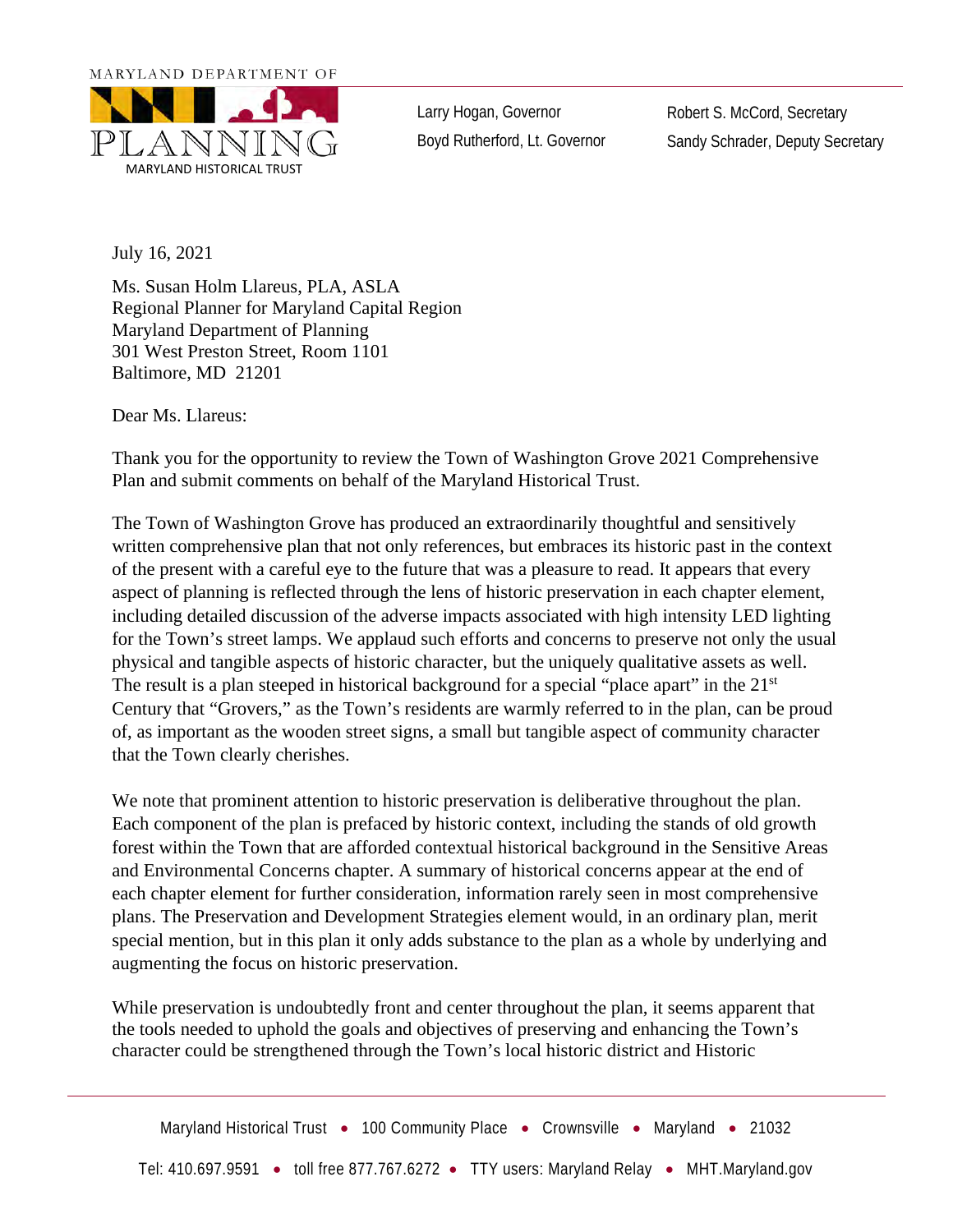Preservation Commission. We encourage the Town to clarify in Section 9.5 on page 93 the description of the existing local preservation regulation, including the local preservation ordinance and the role of the commission, as well as recommendations for the future. The plan notes the absence of strong controls over demolition, which could be addressed through the development of standards, guidelines and procedures for review, stronger permitting thresholds and a general awareness of the importance of preserving existing contributing structures where feasible. The Maryland Historical Trust would be happy to provide assistance as needed; the Maryland Association of Historic District Commissions is another resource for local commissions.

Infill is another topic of frequent mention in the plan. Although the Town is substantially built out, opportunities for infill development may contribute to, rather than detract from the existing community character and historic fabric, especially in light of the development pressure that emanates from the presence of the MARC station and other locational advantages that the Town possesses. A context sensitive infill ordinance could be developed to fulfill the recommendation on page 93 that recognizes the unique architectural character of surrounding buildings, mandates consistent setbacks, height, mass and bulk, use of compatible materials and other sensitive design features for new construction to ward against the threat of "mansionization." Again, we would be happy to assist.

Listed below are specific comments noted in the plan:

Page 57 mentions the opportunity for archaeological survey of Maple Spring and Whetstone Spring. Contact Dr. Matthew McKnight, Chief Archaeologist at the Maryland Historical Trust for guidance at 410-697-9572 or matthew.mcknight@maryland.gov

Page 86 references a state Register of Historic Places. Please change this reference to the Maryland Inventory of Historic Properties (MIHP).

Page 88 Recommendations include providing copies of the NR District Nomination to residents, Town officials and employees. Consider including business owners in the distribution, as well as information on the local historic district ordinance.

Page 89 Recommendations states that people who maintain and treat the Town's historic landscape should consider its historic character. "Shall" is a stronger term, especially when supported by ordinances, policies, permit approval procedures and programs.

Pages 98, 99 Amending the zoning code and creating ordinances to address concerns about demolition and infill should be a priority for the Town.

Pages 111-113 It is commendable that the Town acknowledges the past history of race and wealth based exclusion in deed covenants and is taking active steps to remove racist covenants as recommended on page 119, while striving to achieve greater diversity among its residents.

Thank you again for the opportunity to comment on the plan. If you have any questions, please contact me at (410) 697-9561 or steven.allan@maryland.gov